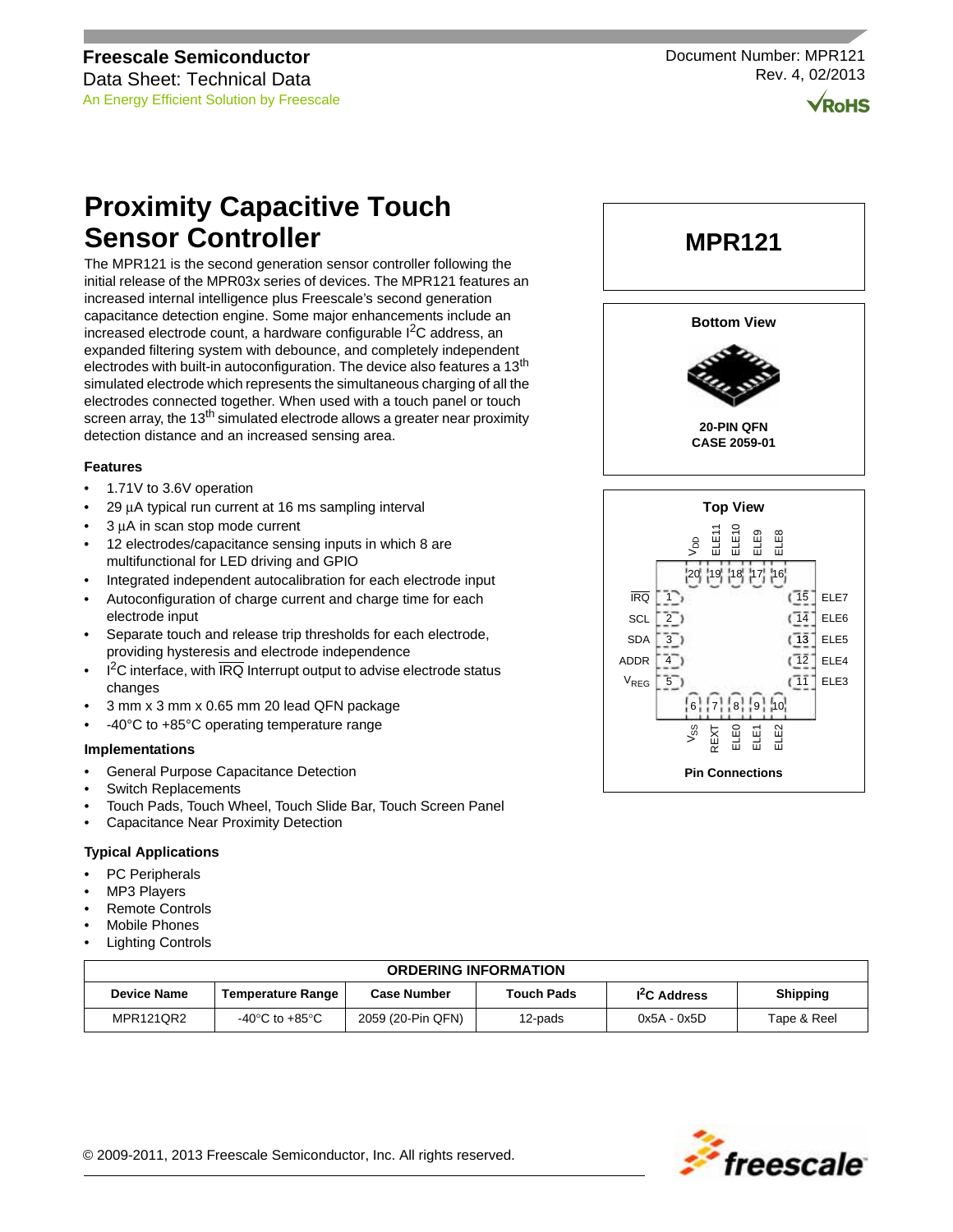# **1 Pin Descriptions**

### **Table 1. Pin Descriptions**

| Pin No.        | <b>Pin Name</b>   | <b>Description</b>                                                                                                                                                                       |
|----------------|-------------------|------------------------------------------------------------------------------------------------------------------------------------------------------------------------------------------|
| $\mathbf{1}$   | IRQ               | Open Collector Interrupt Output Pin, active low                                                                                                                                          |
| 2              | <b>SCL</b>        | $I2C$ Clock                                                                                                                                                                              |
| 3              | <b>SDA</b>        | $I2C$ Data                                                                                                                                                                               |
| 4              | <b>ADDR</b>       | 1 <sup>2</sup> C Address Select Input Pin. Connect the ADDR pin to the VSS, VDD, SDA or SCL line, the resulting 1 <sup>2</sup> C addresses<br>are 0x5A, 0x5B, 0x5C and 0x5D respectively |
| 5              | <b>VREG</b>       | Internal Regulator Node - Connect a 0.1 µF bypass cap to VSS                                                                                                                             |
| 6              | <b>VSS</b>        | Ground                                                                                                                                                                                   |
| $\overline{7}$ | <b>REXT</b>       | External Resistor – Connect a 75 k $\Omega$ 1% resistor to VSS to set internal reference current                                                                                         |
| 8              | ELE0              | Electrode 0                                                                                                                                                                              |
| 9              | ELE <sub>1</sub>  | Electrode 1                                                                                                                                                                              |
| 10             | ELE <sub>2</sub>  | Electrode 2                                                                                                                                                                              |
| 11             | ELE3              | Electrode 3                                                                                                                                                                              |
| 12             | ELE4              | Electrode 4                                                                                                                                                                              |
| 13             | ELE <sub>5</sub>  | Electrode 5                                                                                                                                                                              |
| 14             | ELE6              | Electrode 6                                                                                                                                                                              |
| 15             | ELE7              | Electrode 7                                                                                                                                                                              |
| 16             | ELE8              | Electrode 8                                                                                                                                                                              |
| 17             | ELE9              | Electrode 9                                                                                                                                                                              |
| 18             | ELE <sub>10</sub> | Electrode 10                                                                                                                                                                             |
| 19             | ELE <sub>11</sub> | Electrode 11                                                                                                                                                                             |
| 20             | <b>VDD</b>        | Connect a $0.1 \mu$ F bypass cap to VSS                                                                                                                                                  |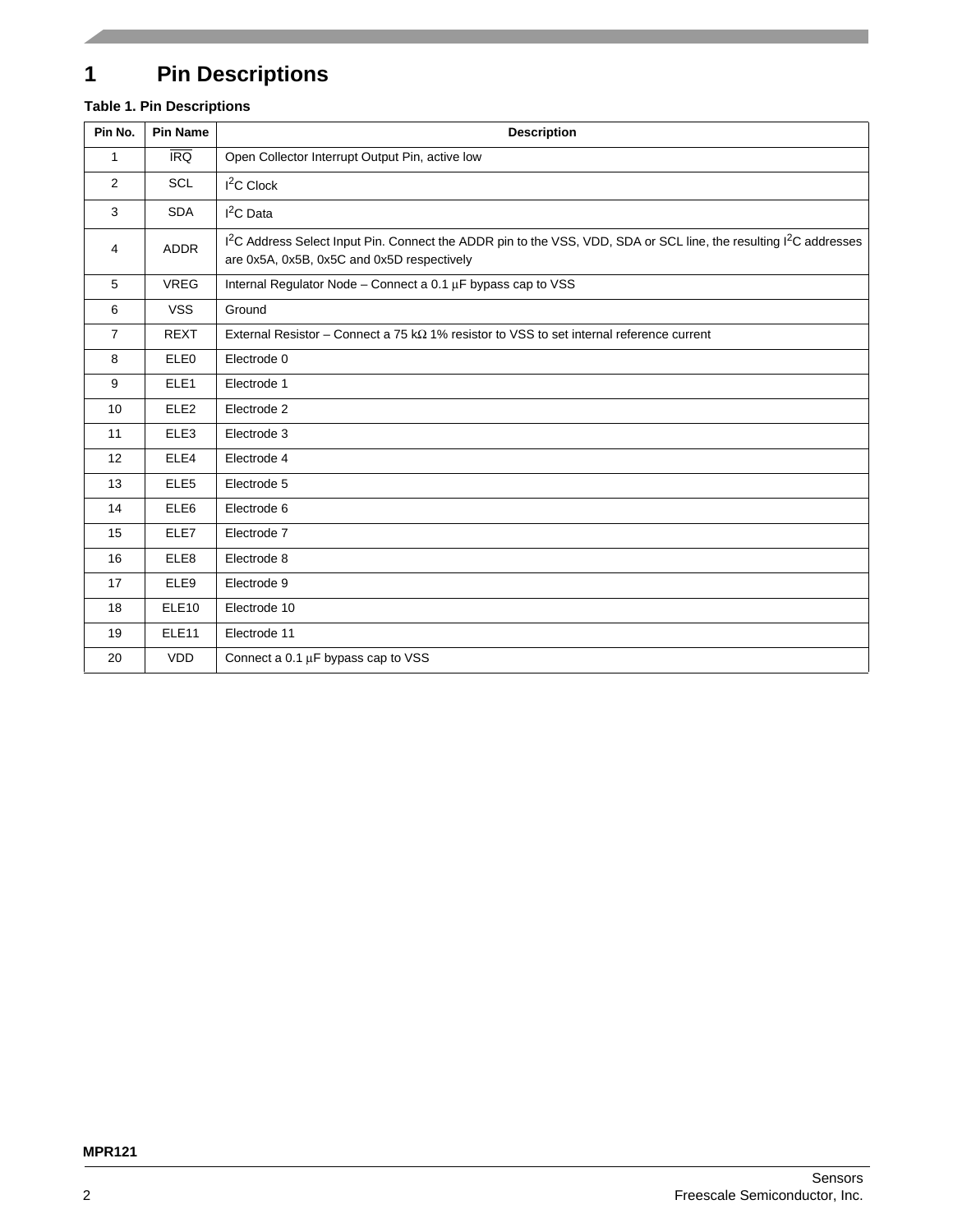# **2 Schematic Drawings and Implementation**



**Figure 1. Power Configuration 1: MPR121 runs from a 1.71V to 2.75V supply.**

<span id="page-2-0"></span>

<span id="page-2-1"></span>**Figure 2. Power Configuration 2: MPR121 runs from a 2.0V to 3.6V supply.**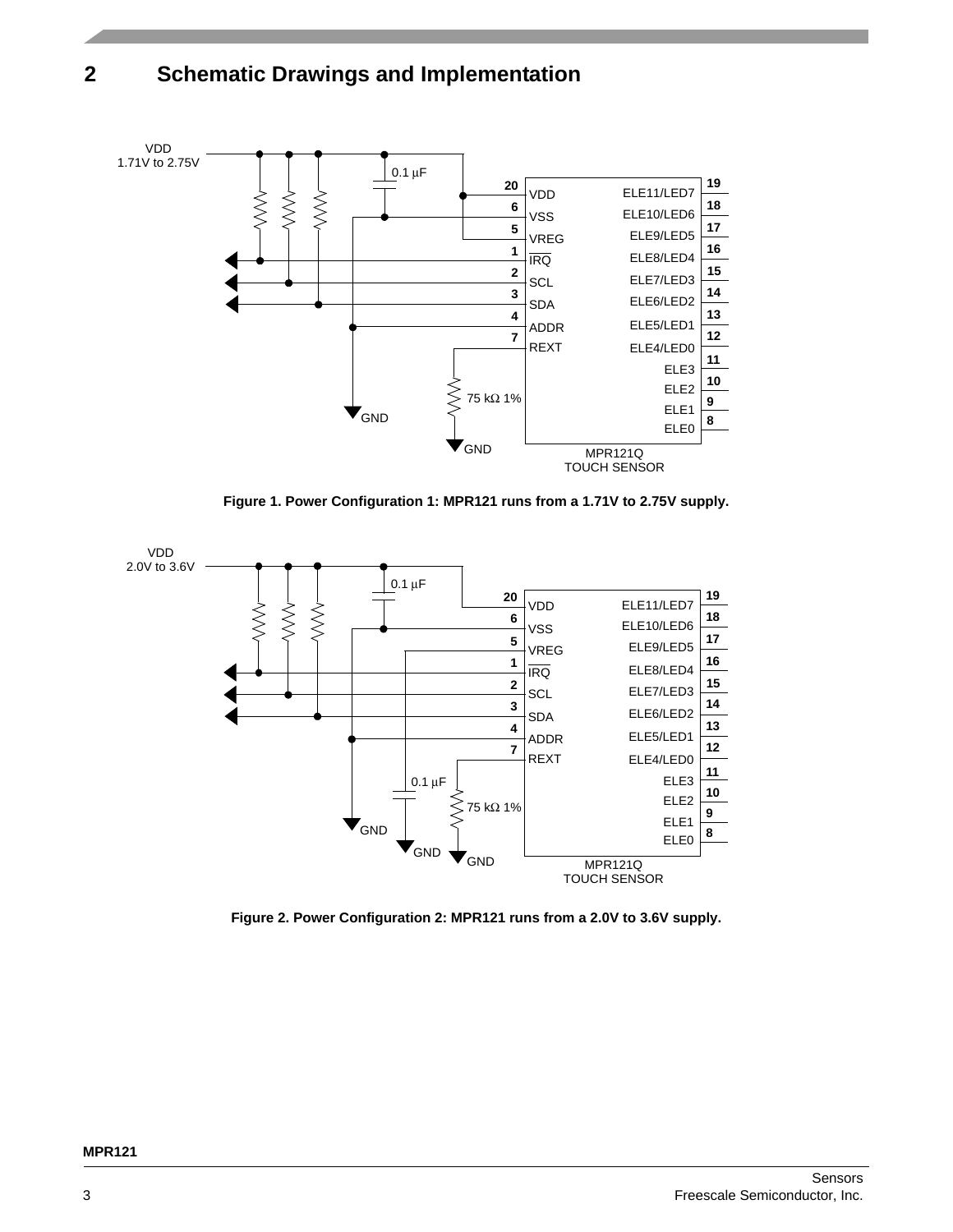# **3 Device Operation Overview**

### **Power Supply**

The VDD pin is the main power supply input to the MPR121 and is always decoupled with a 0.1  $\mu$ F ceramic capacitor to the VSS. Excessive noise on the VDD should be avoided.

The VDD pin has an operational voltage range specification between 1.71V to 3.6V. The internal voltage regulator, which generates current to internal circuitry, operates with an input range from 2.0V to 3.6V. To work with a power supply below 2.0V and to avoid the unnecessary voltage drop, the internal voltage regulator can be bypassed, refer to [Figure 1](#page-2-0) and [Figure 2](#page-2-1).

When a power supply is in the range of 1.71V to 2.75V, the VDD and VREG pins can be connected together [\(Figure 1](#page-2-0)) so that internal voltage regulator is bypassed. In this configuration, the supply voltage cannot be higher than 2.75V as this is the maximum voltage limit for VREG pin.

When a power supply is higher than 2.75V, it must be connected to the VDD, i.e. configuration as in [Figure 2.](#page-2-1) In this configuration, a separate 0.1 μF decoupling ceramic capacitor on VREG to VSS is applied as a bypass cap for internal circuitry. This configuration can work with a VDD supply voltage down to 2.0V. For a typical two dry cell 1.5V batteries application, this configuration covers the entire expected working voltage range from 2.0V to 3.0V.

### **Capacitance Sensing**

The MPR121 uses a constant DC current capacitance sensing scheme. It can measure capacitances ranging from 10 pF to over 2000 pF with a resolution up to 0.01 pF. The device does this by varying the amount of charge current and charge time applied to the sensing inputs.

The 12 electrodes are controlled independently; this allows for a great deal of flexibility in electrode pattern design. An automatic configuration system is integrated as part of the device, this greatly simplifies the individual register setup. Please refer to the Freescale application note, AN3889, for more details.

The voltage measured on the input sensing node is inversely proportional to the capacitance. At the end of each charge circle, this voltage is sampled by an internal 10-bit ADC. The sampled data is then processed through several stages of digital filtering. The digital filtering process allows for good noise immunity in different environments. For more information on the filtering system, refer to application note AN3890.

### **Touch Sensing**

Once the electrode capacitance data is acquired, the electrode touch/release status is determined comparing it to the capacitance baseline value. The capacitance baseline is tracked by MPR121 automatically based on the background capacitance variation.

The baseline value is compared with the current immediate electrode data to determine if a touch or release has occurred. A designer has the ability to set the touch/release thresholds, as well as a touch/release debounce time. This is to eliminate jitter and false touches due to noise. Additional information on baseline capacitance system is covered in application notes AN3891 and AN3892.

### **Proximity Sensing**

One new feature of the MPR121 is the near proximity sensing system. This means that all of the system's electrodes can be summed together to create a single large electrode. The major advantage of the large electrode is that is can cover a much larger sensing area. The near proximity sensing system can be used while at the same time having separate electrodes by using touch button sensing.

Proximity detection is read as an independent channel and has configuration registers similar to the other 12 channels. When proximity detection is enabled, this "13<sup>th</sup>" measurement channel will be included at the beginning of a normal detection cycle. This system is described in application note AN3893.

### **LED Driver**

Among the 12 electrode inputs, 8 inputs are designed as multifunctional pins. When these pins are not configured as electrodes, they may be used to drive LEDs or used for general purpose input or output. For more details on this feature, please refer to application note AN3894.

### **Serial Communication**

The MPR121 is an Inter-Integrated Circuit ( $l^2C$ ) compliant device with an interrupt IRQ pin. This pin is triggered any time a touch or release is detected. The device has a configurable  $1^2C$  address by connecting the ADDR pin to the VSS, VDD, SDA or SCL lines This results in I<sup>2</sup>C addresses of 0x5A, 0x5B, 0x5C and 0x5D. The specific details of this system are described in AN3895. For reference, the register map of the MPR121 is included in **[Table 2](#page-4-0)**.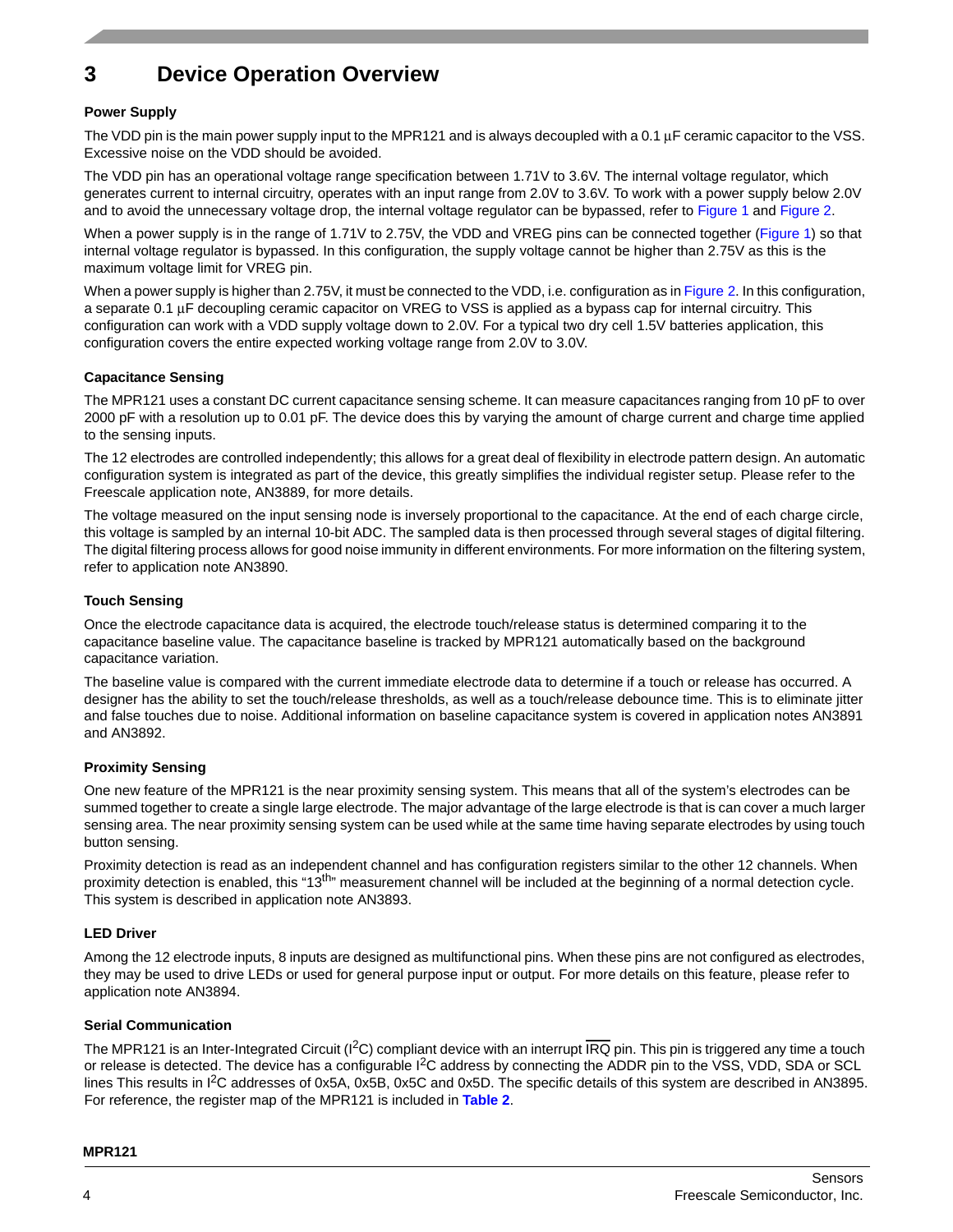### <span id="page-4-0"></span>**Table 2. Register Map**

| <b>REGISTER</b>                     |             |             |                  |                | Fields            |                  |                  |                  | Register<br><b>Address</b> | Initial<br>Value | Auto-<br>Increment<br><b>Address</b> |
|-------------------------------------|-------------|-------------|------------------|----------------|-------------------|------------------|------------------|------------------|----------------------------|------------------|--------------------------------------|
| ELE0 - ELE7 Touch Status            | ELE7        | ELE6        | ELE <sub>5</sub> | ELE4           | ELE3              | ELE <sub>2</sub> | ELE <sub>1</sub> | ELE0             | 0x00                       | 0x00             |                                      |
| ELE8 - ELE11, ELEPROX Touch Status  | <b>OVCF</b> |             |                  | <b>ELEPROX</b> | ELE <sub>11</sub> | ELE10            | ELE9             | ELE8             | 0x01                       | 0x00             |                                      |
| ELE0-7 OOR Status                   | E7_OOR      | E6_OOR      | E5 OOR           | E4_OOR         | E3 OOR            | E2_OOR           | E1_OOR           | E0_OOR           | 0x02                       | 0x00             |                                      |
| ELE8-11, ELEPROX OOR Status         | <b>ACFF</b> | <b>ARFF</b> |                  | PROX_OOR       | E11_OOR           | E10_OOR          | E9_OOR           | E8_OOR           | 0x03                       | 0x00             |                                      |
| ELE0 Electrode Filtered Data LSB    |             |             |                  |                | EFD0LB            |                  |                  |                  | 0x04                       | 0x00             |                                      |
| ELE0 Electrode Filtered Data MSB    |             |             |                  |                |                   |                  |                  | <b>EFD0HB</b>    | 0x05                       | 0x00             |                                      |
| ELE1 Electrode Filtered Data LSB    |             |             |                  |                | EFD1LB            |                  |                  |                  | 0x06                       | 0x00             |                                      |
| ELE1 Electrode Filtered Data MSB    |             |             |                  |                |                   |                  |                  | EFD1HB           | 0x07                       | 0x00             |                                      |
| ELE2 Electrode Filtered Data LSB    |             |             |                  |                | EFD2LB            |                  |                  |                  | 0x08                       | 0x00             |                                      |
| ELE2 Electrode Filtered Data MSB    |             |             |                  |                |                   |                  |                  | EFD2HB           | 0x09                       | 0x00             |                                      |
| ELE3 Electrode Filtered Data LSB    |             |             |                  |                | EFD3LB            |                  |                  |                  | 0x0A                       | 0x00             |                                      |
| ELE3 Electrode Filtered Data MSB    |             |             |                  |                |                   |                  |                  | EFD3HB           | 0x0B                       | 0x00             |                                      |
| ELE4 Electrode Filtered Data LSB    |             |             |                  |                | EFD4LB            |                  |                  |                  | 0x0C                       | 0x00             |                                      |
| ELE4 Electrode Filtered Data MSB    |             |             |                  |                |                   |                  |                  | EFD4HB           | 0x0D                       | 0x00             |                                      |
| ELE5 Electrode Filtered Data LSB    |             |             |                  |                | EFD5LB            |                  |                  |                  | 0x0E                       | 0x00             |                                      |
| ELE5 Electrode Filtered Data MSB    |             |             |                  |                |                   |                  |                  | EFD5HB           | 0x0F                       | 0x00             |                                      |
| ELE6 Electrode Filtered Data LSB    |             |             |                  |                | EFD6LB            |                  |                  |                  | 0x10                       | 0x00             |                                      |
| ELE6 Electrode Filtered Data MSB    |             |             |                  |                |                   |                  |                  | EFD6HB           | 0x11                       | 0x00             |                                      |
| ELE7 Electrode Filtered Data LSB    |             |             |                  |                | EFD7LB            |                  |                  |                  | 0x12                       | 0x00             |                                      |
| ELE7 Electrode Filtered Data MSB    |             |             |                  |                |                   |                  |                  | EFD7HB           | 0x13                       | 0x00             |                                      |
| ELE8 Electrode Filtered Data LSB    |             |             |                  |                | EFD8LB            |                  |                  |                  | 0x14                       | 0x00             |                                      |
| ELE8 Electrode Filtered Data MSB    |             |             |                  |                |                   |                  |                  | EFD8HB           | 0x15                       | 0x00             |                                      |
| ELE9 Electrode Filtered Data LSB    |             |             |                  |                | EFD9LB            |                  |                  |                  | 0x16                       | 0x00             |                                      |
| ELE9 Electrode Filtered Data MSB    |             |             |                  |                |                   |                  |                  | EFD9HB           | 0x17                       | 0x00             |                                      |
| ELE10 Electrode Filtered Data LSB   |             |             |                  |                | EFD10LB           |                  |                  |                  | 0x18                       | 0x00             | Register<br>Address + 1              |
| ELE10 Electrode Filtered Data MSB   |             |             |                  |                |                   |                  |                  | EFD10HB          | 0x19                       | 0x00             |                                      |
| ELE11 Electrode Filtered Data LSB   |             |             |                  |                | EFD11LB           |                  |                  |                  | 0x1A                       | 0x00             |                                      |
| ELE11 Electrode Filtered Data MSB   |             |             |                  |                |                   |                  |                  | EFD11HB          | 0x1B                       | 0x00             |                                      |
| ELEPROX Electrode Filtered Data LSB |             |             |                  |                | <b>EFDPROXLB</b>  |                  |                  |                  | 0x1C                       | 0x00             |                                      |
| ELEPROX Electrode Filtered Data MSB |             |             |                  |                |                   |                  |                  | <b>EFDPROXHB</b> | 0x1D                       | 0x00             |                                      |
| ELE0 Baseline Value                 |             |             |                  |                | E0BV              |                  |                  |                  | 0x1E                       | 0x00             |                                      |
| <b>ELE1 Baseline Value</b>          |             |             |                  |                | E <sub>1</sub> BV |                  |                  |                  | 0x1F                       | 0x00             |                                      |
| ELE2 Baseline Value                 |             |             |                  |                | E <sub>2</sub> BV |                  |                  |                  | 0x20                       | 0x00             |                                      |
| ELE3 Baseline Value                 |             |             |                  |                | E3BV              |                  |                  |                  | 0x21                       | 0x00             |                                      |
| <b>ELE4 Baseline Value</b>          |             |             |                  |                | E4BV              |                  |                  |                  | 0x22                       | 0x00             |                                      |
| ELE5 Baseline Value                 |             |             |                  |                | E5BV              |                  |                  |                  | 0x23                       | 0x00             |                                      |
| ELE6 Baseline Value                 |             |             |                  |                | E6BV              |                  |                  |                  | 0x24                       | 0x00             |                                      |
| <b>ELE7 Baseline Value</b>          |             |             |                  |                | E7BV              |                  |                  |                  | 0x25                       | 0x00             |                                      |
| ELE8 Baseline Value                 |             |             |                  |                | E8BV              |                  |                  |                  | 0x26                       | 0x00             |                                      |
| ELE9 Baseline Value                 |             |             |                  |                | E9BV              |                  |                  |                  | 0x27                       | 0x00             |                                      |
| ELE10 Baseline Value                |             |             |                  |                | E10BV             |                  |                  |                  | 0x28                       | 0x00             |                                      |
| ELE11 Baseline Value                |             | E11BV       |                  |                |                   | 0x29             | 0x00             |                  |                            |                  |                                      |
| ELEPROX Baseline Value              |             |             |                  |                | EPROXBV           |                  |                  |                  | 0x2A                       | 0x00             |                                      |
| <b>MHD Rising</b>                   |             |             |                  |                |                   | <b>MHDR</b>      |                  |                  | 0x2B                       | 0x00             |                                      |
| <b>NHD Amount Rising</b>            |             |             |                  |                |                   | <b>NHDR</b>      |                  |                  | 0x2C                       | 0x00             |                                      |
| <b>NCL Rising</b>                   |             |             |                  |                | <b>NCLR</b>       |                  |                  |                  | 0x2D                       | 0x00             |                                      |
| FDL Rising                          |             |             |                  |                | <b>FDLR</b>       |                  |                  |                  | 0x2E                       | 0x00             |                                      |
| <b>MHD Falling</b>                  |             |             |                  |                |                   | <b>MHDF</b>      |                  |                  | 0x2F                       | 0x00             |                                      |
| NHD Amount Falling                  |             |             |                  |                |                   | <b>NHDF</b>      |                  |                  | 0x30                       | 0x00             |                                      |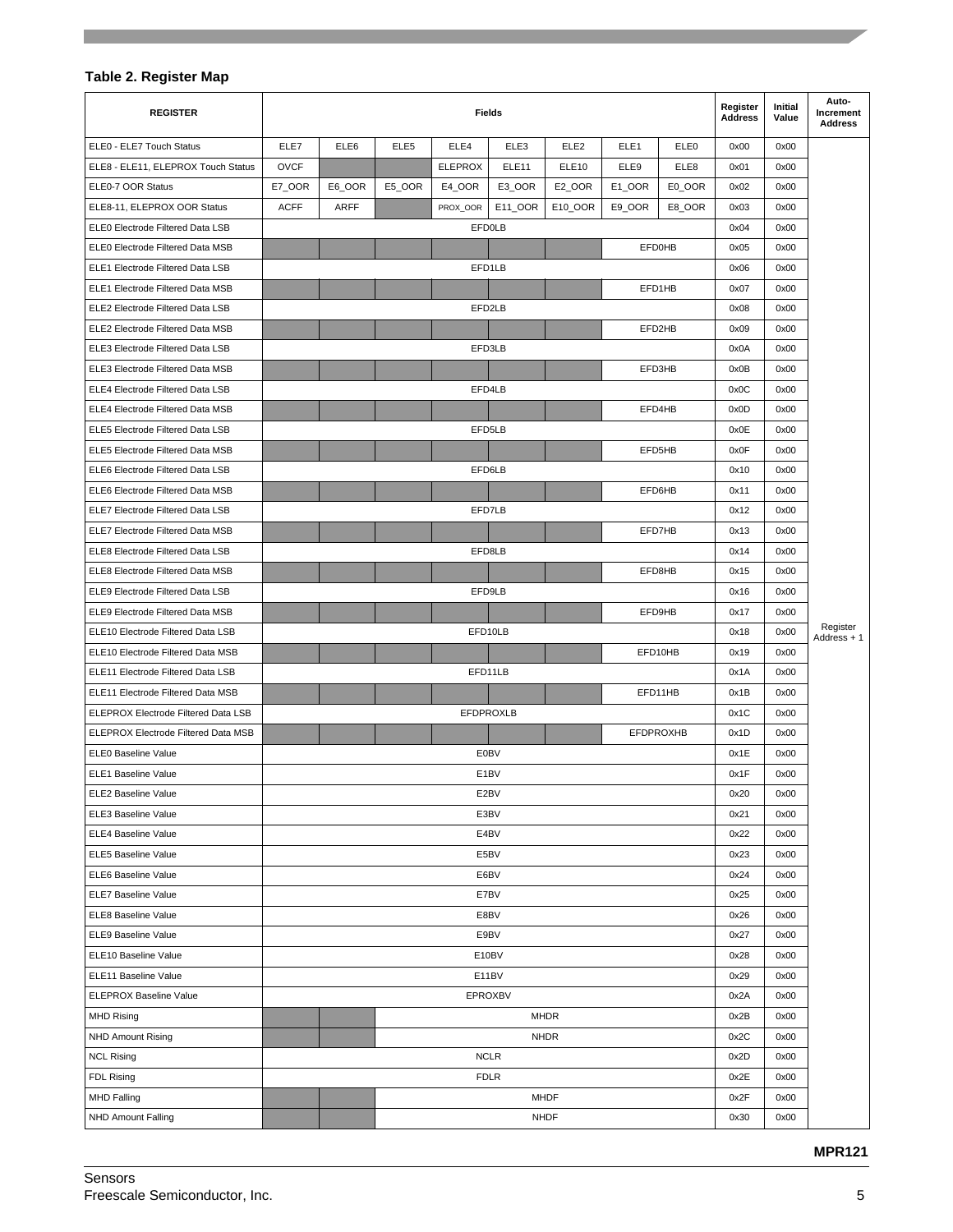### **Table 2. Register Map**

| <b>REGISTER</b>                   |                 |                  |            |  | <b>Fields</b>      |        |      | Register<br><b>Address</b> | Initial<br>Value        | Auto-<br>Increment<br><b>Address</b> |
|-----------------------------------|-----------------|------------------|------------|--|--------------------|--------|------|----------------------------|-------------------------|--------------------------------------|
| <b>NCL Falling</b>                |                 |                  |            |  | <b>NCLF</b>        |        |      | 0x31                       | 0x00                    |                                      |
| <b>FDL Falling</b>                |                 |                  |            |  | <b>FDLF</b>        |        |      | 0x32                       | 0x00                    |                                      |
| NHD Amount Touched                |                 |                  |            |  | <b>NHDT</b>        |        |      | 0x33                       | 0x00                    |                                      |
| <b>NCL Touched</b>                |                 |                  |            |  | <b>NCLT</b>        |        |      | 0x34                       | 0x00                    |                                      |
| FDL Touched                       |                 |                  |            |  | <b>FDLT</b>        |        |      | 0x35                       | 0x00                    |                                      |
| <b>ELEPROX MHD Rising</b>         |                 |                  |            |  | <b>MHDPROXR</b>    |        |      | 0x36                       | 0x00                    |                                      |
| <b>ELEPROX NHD Amount Rising</b>  |                 |                  |            |  | <b>NHDPROXR</b>    |        |      | 0x37                       | 0x00                    |                                      |
| <b>ELEPROX NCL Rising</b>         |                 |                  |            |  | <b>NCLPROXR</b>    |        |      | 0x38                       | 0x00                    |                                      |
| <b>ELEPROX FDL Rising</b>         |                 |                  |            |  | <b>FDLPROXR</b>    |        |      | 0x39                       | 0x00                    |                                      |
| <b>ELEPROX MHD Falling</b>        |                 |                  |            |  | <b>MHDPROXF</b>    |        |      | 0x3A                       | 0x00                    |                                      |
| <b>ELEPROX NHD Amount Falling</b> |                 |                  |            |  | NHDPROXF           |        |      | 0x3B                       | 0x00                    |                                      |
| <b>ELEPROX NCL Falling</b>        |                 |                  |            |  | <b>NCLPROXF</b>    |        |      | 0x3C                       | 0x00                    |                                      |
| <b>ELEPROX FDL Falling</b>        |                 |                  |            |  | <b>FDLPROXF</b>    |        |      | 0x3D                       | 0x00                    |                                      |
| <b>ELEPROX NHD Amount Touched</b> |                 |                  |            |  | NHDPROXT           |        |      | 0x3E                       | 0x00                    |                                      |
| <b>ELEPROX NCL Touched</b>        |                 |                  |            |  | <b>NCLPROXT</b>    |        |      | 0x3F                       | 0x00                    |                                      |
| <b>ELEPROX FDL Touched</b>        |                 |                  |            |  | <b>FDLPROXT</b>    |        |      | 0x40                       | 0x00                    |                                      |
| <b>ELEO Touch Threshold</b>       |                 |                  |            |  | <b>EOTTH</b>       |        |      | 0x41                       | 0x00                    |                                      |
| ELE0 Release Threshold            |                 |                  |            |  | EORTH              |        |      | 0x42                       | 0x00                    |                                      |
| ELE1 Touch Threshold              |                 |                  |            |  | E1TTH              |        |      | 0x43                       | 0x00                    |                                      |
| ELE1 Release Threshold            |                 |                  |            |  | E <sub>1</sub> RTH |        |      | 0x44                       | 0x00                    |                                      |
| ELE2 Touch Threshold              |                 |                  |            |  | E2TTH              |        |      | 0x45                       | 0x00                    |                                      |
| ELE2 Release Threshold            |                 | E2RTH            |            |  |                    |        |      | 0x46                       | 0x00                    |                                      |
| <b>ELE3 Touch Threshold</b>       | E3TTH           |                  |            |  |                    |        | 0x47 | 0x00                       |                         |                                      |
| ELE3 Release Threshold            | E3RTH           |                  |            |  |                    | 0x48   | 0x00 |                            |                         |                                      |
| ELE4 Touch Threshold              |                 | E4TTH            |            |  |                    |        | 0x49 | 0x00                       | Register<br>Address + 1 |                                      |
| <b>ELE4 Release Threshold</b>     | E4RTH           |                  |            |  |                    | 0x4A   | 0x00 |                            |                         |                                      |
| ELE5 Touch Threshold              |                 |                  |            |  | E5TTH              |        |      | 0x4B                       | 0x00                    |                                      |
| <b>ELE5 Release Threshold</b>     |                 |                  |            |  | E5RTH              |        |      | 0x4C                       | 0x00                    |                                      |
| <b>ELE6 Touch Threshold</b>       |                 |                  |            |  | E6TTH              |        |      | 0x4D                       | 0x00                    |                                      |
| ELE6 Release Threshold            |                 |                  |            |  | E6RTH              |        |      | 0x4E                       | 0x00                    |                                      |
| ELE7 Touch Threshold              |                 |                  |            |  | E7TTH              |        |      | 0x4F                       | 0x00                    |                                      |
| <b>ELE7 Release Threshold</b>     |                 |                  |            |  | E7RTH              |        |      | 0x50                       | 0x00                    |                                      |
| <b>ELE8 Touch Threshold</b>       |                 |                  |            |  | E8TTH              |        |      | 0x51                       | 0x00                    |                                      |
| <b>ELE8 Release Threshold</b>     |                 |                  |            |  | E8RTH              |        |      | 0x52                       | 0x00                    |                                      |
| <b>ELE9 Touch Threshold</b>       |                 |                  |            |  | E9TTH              |        |      | 0x53                       | 0x00                    |                                      |
| ELE9 Release Threshold            |                 |                  |            |  | E9RTH              |        |      | 0x54                       | 0x00                    |                                      |
| ELE10 Touch Threshold             |                 |                  |            |  | E10TTH             |        |      | 0x55                       | 0x00                    |                                      |
| ELE10 Release Threshold           |                 | E10RTH           |            |  |                    |        | 0x56 | 0x00                       |                         |                                      |
| ELE11 Touch Threshold             | E11TTH          |                  |            |  | 0x57               | 0x00   |      |                            |                         |                                      |
| ELE11 Release Threshold           | E11RTH          |                  |            |  | 0x58               | 0x00   |      |                            |                         |                                      |
| <b>ELEPROX Touch Threshold</b>    | <b>EPROXTTH</b> |                  |            |  | 0x59               | 0x00   |      |                            |                         |                                      |
| <b>ELEPROX Release Threshold</b>  |                 | <b>EPROXRTH</b>  |            |  |                    | 0x5A   | 0x00 |                            |                         |                                      |
| Debounce Touch & Release          |                 |                  | DR         |  |                    | DT     |      | 0x5B                       | 0x00                    |                                      |
| Filter/Global CDC Configuration   | FFI             |                  |            |  | <b>CDC</b>         |        |      | 0x5C                       | 0x10                    |                                      |
| Filter/Global CDT Configuration   |                 | CDT              |            |  | SFI                | ESI    |      | 0x5D                       | 0x24                    |                                      |
| <b>Electrode Configuration</b>    | <b>CL</b>       |                  | ELEPROX_EN |  |                    | ELE_EN |      | 0x5E                       | 0x00                    |                                      |
| <b>ELEO Electrode Current</b>     |                 |                  |            |  | CDC <sub>0</sub>   |        |      | 0x5F                       | 0x00                    |                                      |
| ELE1 Electrode Current            |                 |                  |            |  | CDC1               |        |      | 0x60                       | 0x00                    |                                      |
| <b>ELE2 Electrode Current</b>     |                 | CDC <sub>2</sub> |            |  |                    |        |      | 0x61                       | 0x00                    |                                      |

**MPR121**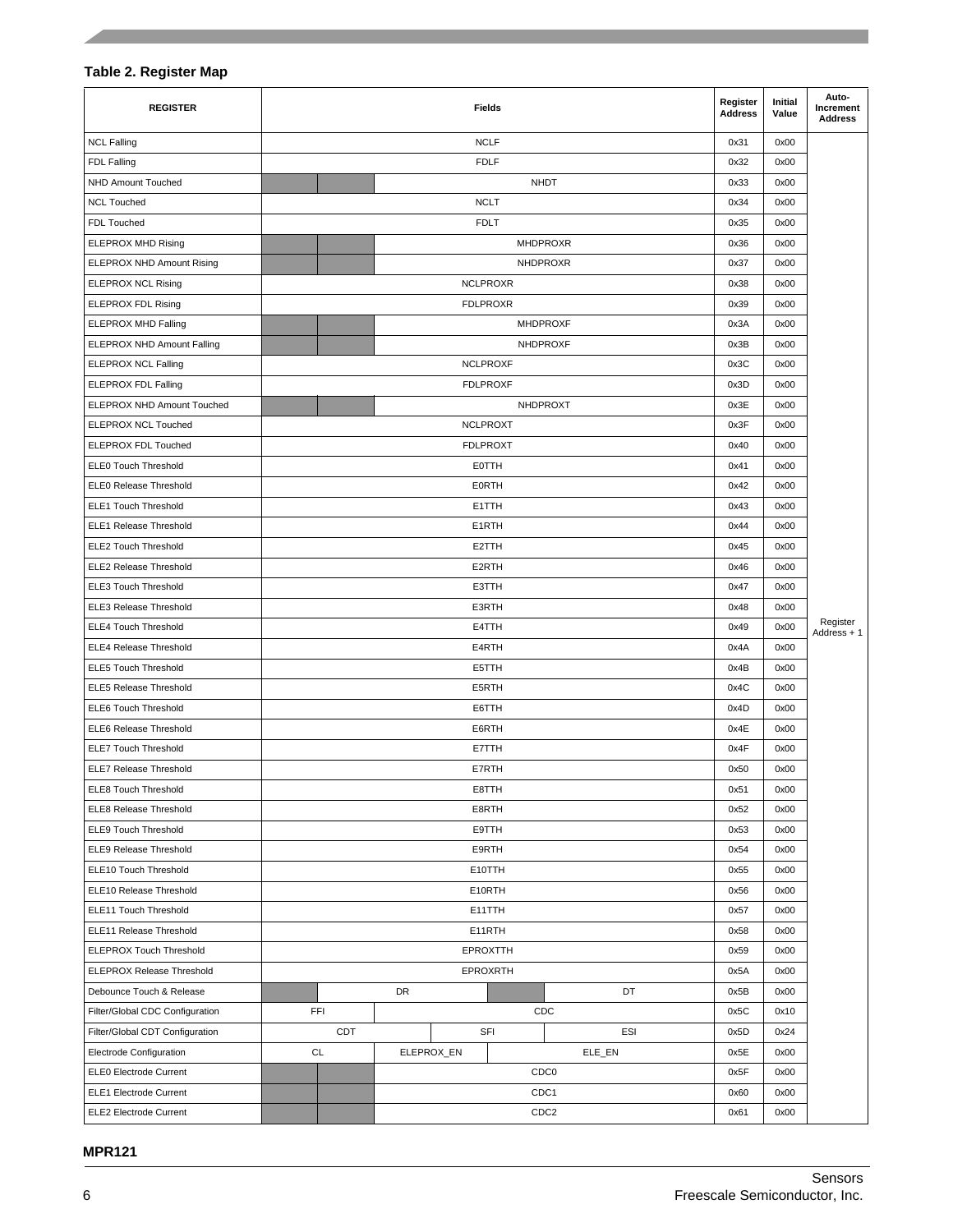### **Table 2. Register Map**

| <b>REGISTER</b>                          |              |                   |                  | <b>Fields</b>    |             |                  |                   |                 |       | Initial<br>Value | Auto-<br>Increment<br><b>Address</b> |
|------------------------------------------|--------------|-------------------|------------------|------------------|-------------|------------------|-------------------|-----------------|-------|------------------|--------------------------------------|
| <b>ELE3 Electrode Current</b>            |              |                   | CDC3             |                  |             |                  |                   |                 | 0x62  | 0x00             |                                      |
| <b>ELE4 Electrode Current</b>            |              |                   | CDC4             |                  |             |                  |                   |                 |       | 0x00             |                                      |
| <b>ELE5 Electrode Current</b>            |              | CDC5              |                  |                  |             |                  |                   | 0x64            | 0x00  |                  |                                      |
| <b>ELE6 Electrode Current</b>            |              |                   |                  |                  |             | CDC6             |                   |                 | 0x65  | 0x00             |                                      |
| <b>ELE7 Electrode Current</b>            |              |                   |                  |                  |             | CDC7             |                   |                 | 0x66  | 0x00             |                                      |
| ELE8 Electrode Current                   |              |                   |                  |                  |             | CDC8             |                   |                 | 0x67  | 0x00             |                                      |
| <b>ELE9 Electrode Current</b>            |              |                   |                  |                  |             | CDC <sub>9</sub> |                   |                 | 0x68  | 0x00             |                                      |
| ELE10 Electrode Current                  |              |                   |                  |                  |             | CDC10            |                   |                 | 0x69  | 0x00             |                                      |
| ELE11 Electrode Current                  |              |                   |                  |                  |             | CDC11            |                   |                 | 0x6A  | 0x00             |                                      |
| <b>ELEPROX Electrode Current</b>         |              |                   |                  |                  |             | <b>CDCPROX</b>   |                   |                 | 0x6B  | 0x00             |                                      |
| ELE0, ELE1 Charge Time                   |              |                   | CDT <sub>1</sub> |                  |             |                  | CDT <sub>0</sub>  |                 | 0x6C  | 0x00             |                                      |
| ELE2, ELE3 Charge Time                   |              |                   | CDT <sub>3</sub> |                  |             |                  | CDT <sub>2</sub>  |                 |       | 0x00             |                                      |
| ELE4, ELE5 Charge Time                   |              |                   | CDT5             |                  |             |                  | CDT4              |                 |       | 0x00             |                                      |
| ELE6, ELE7 Charge Time                   |              |                   | CDT7             |                  |             |                  | CDT6              |                 | 0x6F  | 0x00             |                                      |
| ELE8, ELE9 Charge Time                   |              |                   | CDT9             |                  |             |                  | CDT8              |                 | 0x70  | 0x00             | Register<br>Address $+1$             |
| ELE10, ELE11 Charge Time                 |              |                   | CDT11            |                  |             | CDT10            |                   |                 | 0x71  | 0x00             |                                      |
| ELEPROX Charge Time                      |              |                   |                  |                  |             | <b>CDTPROX</b>   |                   | 0x72            | 0x00  |                  |                                      |
| GPIO Control Register 0                  | CTL011       | CTL010            | CTL09            | CTL08            | CTL07       | CTL06            | CTL05             | CTL04           | 0x73  | 0x00             |                                      |
| GPIO Control Register 1                  | CTL111       | CTL110            | CTL19            | CTL18            | CTL17       | CTL16            | CTL <sub>15</sub> | CTL14           | 0x74  | 0x00             |                                      |
| <b>GPIO Data Register</b>                | DAT11        | DAT10             | DAT9             | DAT8             | DAT7        | DAT6             | DAT5              | DAT4            | 30x75 | 0x00             |                                      |
| <b>GPIO Direction Register</b>           | <b>DIR11</b> | <b>DIR10</b>      | DIR9             | DIR <sub>8</sub> | DIR7        | DIR <sub>6</sub> | DIR <sub>5</sub>  | DIR4            | 0x76  | 0x00             |                                      |
| <b>GPIO Enable Register</b>              | <b>EN11</b>  | <b>EN10</b>       | EN <sub>9</sub>  | EN <sub>8</sub>  | EN7         | EN <sub>6</sub>  | EN <sub>5</sub>   | EN <sub>4</sub> | 0x77  | 0x00             |                                      |
| GPIO Data Set Register                   | <b>SET11</b> | SET <sub>10</sub> | SET9             | SET8             | SET7        | SET6             | SET5              | SET4            | 0x78  | 0x00             |                                      |
| <b>GPIO Data Clear Register</b>          | CLR11        | CLR10             | CLR9             | CLR8             | CLR7        | CLR6             | CLR <sub>5</sub>  | CLR4            | 0x79  | 0x00             |                                      |
| GPIO Data Toggle Register                | <b>TOG11</b> | <b>TOG10</b>      | TOG9             | TOG8             | TOG7        | TOG <sub>6</sub> | TOG5              | TOG4            | 0x7A  | 0x00             |                                      |
| AUTO-CONFIG Control Register 0           | FFI          |                   |                  | <b>RETRY</b>     |             | <b>BVA</b>       | ARE               | <b>ACE</b>      | 0x7B  | 0x00             |                                      |
| AUTO-CONFIG Control Register 1           | <b>SCTS</b>  |                   |                  |                  |             | <b>OORIE</b>     | <b>ARFIE</b>      | <b>ACFIE</b>    | 0x7C  | 0x00             |                                      |
| AUTO-CONFIG USL Register                 |              |                   |                  |                  | <b>USL</b>  |                  |                   |                 | 0x7D  | 0x00             |                                      |
| AUTO-CONFIG LSL Register                 |              |                   |                  |                  | LSL         |                  |                   |                 | 0x7E  | 0x00             |                                      |
| <b>AUTO-CONFIG Target Level Register</b> |              |                   |                  |                  | TL          |                  |                   |                 | 0x7F  | 0x00             | 0x00                                 |
| Soft Reset Register                      |              |                   |                  |                  | <b>SRST</b> |                  |                   |                 | 0x80  |                  |                                      |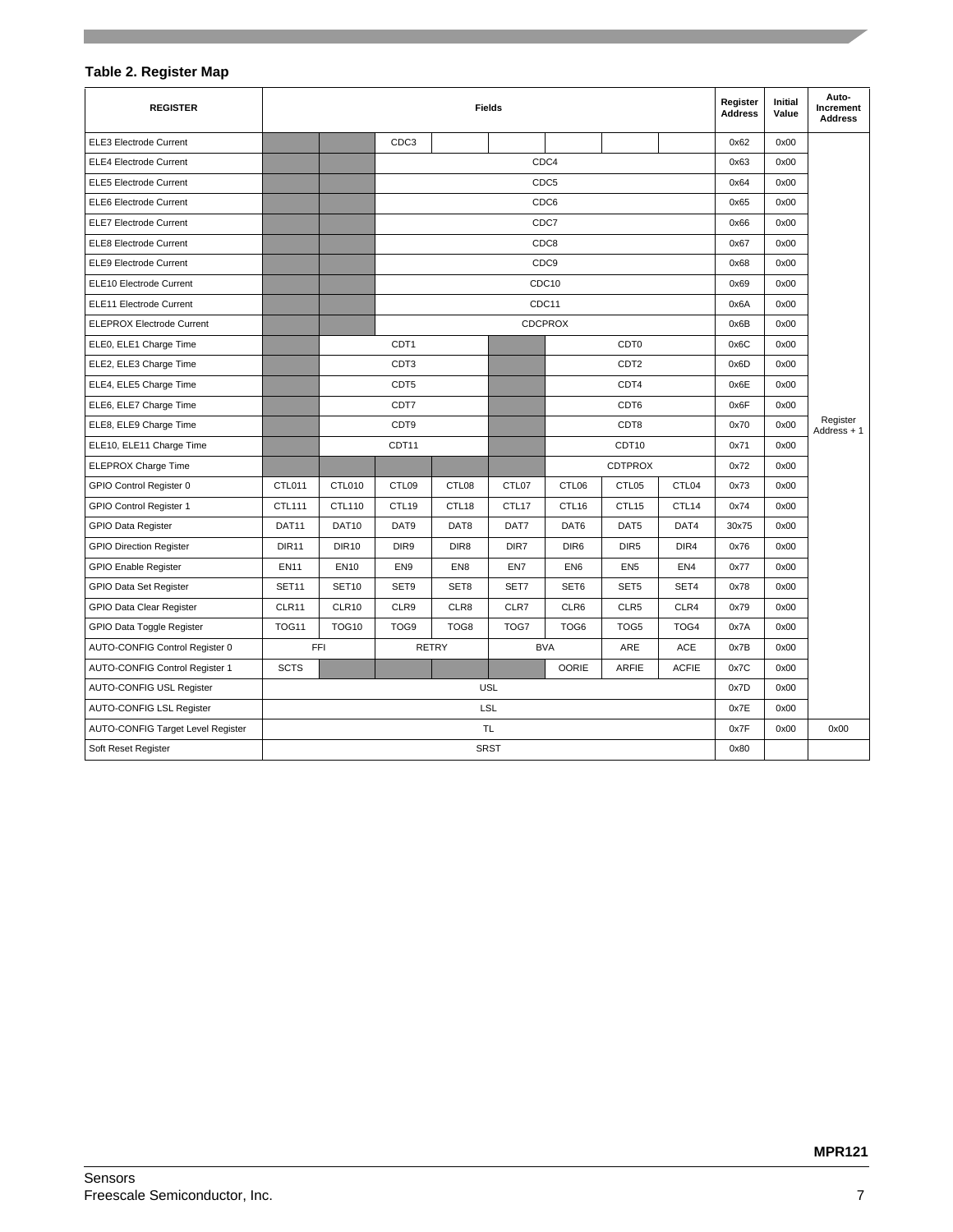# **4 Electrical Characteristics**

### **4.1 Absolute Maximum Ratings**

Absolute maximum ratings are stress ratings only and functional operation at the maxima is not guaranteed. Stress beyond the limits specified in [Table 3](#page-7-0) may affect device reliability or cause permanent damage to the device. For functional operating conditions, refer to the remaining tables in this section. This device contains circuitry protecting against damage due to high-static voltage or electrical fields; however, it is advised that normal precautions be taken to avoid application of any voltages higher than maximum-rated voltages to this high-impedance circuit.

<span id="page-7-0"></span>

| Table 3. Absolute Maximum Ratings - Voltage (with respect to V <sub>SS</sub> ) |  |  |
|--------------------------------------------------------------------------------|--|--|
|--------------------------------------------------------------------------------|--|--|

| Rating                             | Symbol            | Value                            | Unit |
|------------------------------------|-------------------|----------------------------------|------|
| Supply Voltage                     | V <sub>DD</sub>   | $-0.3$ to $+3.6$                 |      |
| Supply Voltage                     | V <sub>REG</sub>  | $-0.3$ to $+2.75$                | V    |
| Input Voltage<br>SCL, SDA, IRQ     | $V_{IN}$          | $V_{SS}$ - 0.3 to $V_{DD}$ + 0.3 | V    |
| <b>Operating Temperature Range</b> | $T_{\rm O}$       | $-40$ to $+85$                   | °C   |
| GPIO Source Current per Pin        | <sup>I</sup> GPIO | 12                               | mA   |
| <b>GPIO Sink Current per Pin</b>   | <b>IGPIO</b>      | 1.2                              | mA   |
| Storage Temperature Range          | $T_S$             | $-40$ to $+125$                  | °C   |

### **4.2 ESD and Latch-up Protection Characteristics**

Normal handling precautions should be used to avoid exposure to static discharge.

Qualification tests are performed to ensure that these devices can withstand exposure to reasonable levels of static without suffering any permanent damage. During the device qualification, ESD stresses were performed for the Human Body Model (HBM), the Machine Model (MM) and the Charge Device Model (CDM).

A device is defined as a failure if after exposure to ESD pulses, the device no longer meets the device specification. Complete DC parametric and functional testing is performed per the applicable device specification at room temperature followed by hot temperature, unless specified otherwise in the device specification.

### **Table 4. ESD and Latch-up Test Conditions**

| Rating                                   | Symbol             | Value | Unit |
|------------------------------------------|--------------------|-------|------|
| Human Body Model (HBM)                   | $V_{\mathsf{ESD}}$ | ±2000 |      |
| Machine Model (MM)                       | $V_{\mathsf{ESD}}$ | ±200  |      |
| Charge Device Model (CDM)                | $V_{ESD}$          | ±500  |      |
| Latch-up current at $T_A = 85^{\circ}$ C | <b>LATCH</b>       | ±100  | mA   |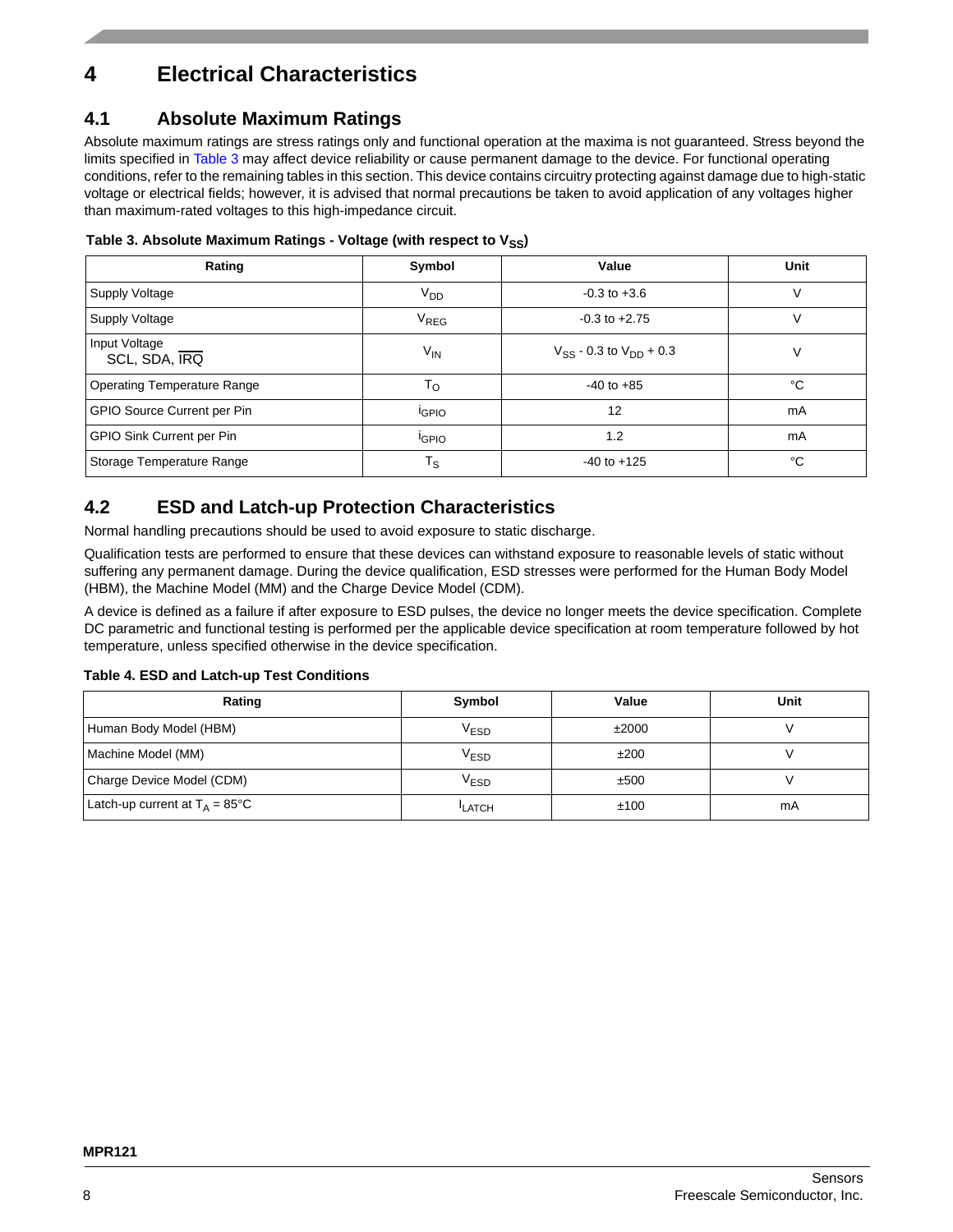## **4.3 DC Characteristics**

This section includes information about power supply requirements and I/O pin characteristics.

### **Table 5. DC Characteristics**

(Typical Operating Circuit,  $V_{DD}$  and  $V_{REG}$  = 1.8V,  $T_A$  = 25°C, unless otherwise noted.)

| <b>Parameter</b>                                | Symbol                                           | <b>Conditions</b>                                                                                                                                | Min                 | <b>Typ</b>   | Max                 | <b>Units</b> |
|-------------------------------------------------|--------------------------------------------------|--------------------------------------------------------------------------------------------------------------------------------------------------|---------------------|--------------|---------------------|--------------|
| <b>High Supply Voltage</b>                      | V <sub>DD</sub>                                  |                                                                                                                                                  | 2.0                 | 3.3          | 3.6                 | V            |
| Low Supply Voltage                              | $V_{REG}$                                        |                                                                                                                                                  | 1.71                | 1.8          | 2.75                | V            |
|                                                 |                                                  | Run Mode @ 1 ms sample period                                                                                                                    |                     | 393          |                     | μA           |
|                                                 |                                                  | Run Mode @ 2 ms sample period                                                                                                                    |                     | 199          |                     | μA           |
|                                                 |                                                  | Run Mode @ 4 ms sample period                                                                                                                    |                     | 102          |                     | $\mu$ A      |
|                                                 |                                                  | Run Mode @ 8 ms sample period                                                                                                                    |                     | 54           |                     | μA           |
| Average Supply Current <sup>(1)</sup>           |                                                  | Run Mode @ 16 ms sample period                                                                                                                   |                     | 29           |                     | μA           |
|                                                 |                                                  | Run Mode @ 32 ms sample period                                                                                                                   |                     | 17           |                     | μA           |
|                                                 |                                                  | Run Mode @ 64 ms sample period                                                                                                                   |                     | 11           |                     | μA           |
|                                                 |                                                  | Run Mode @ 128 ms sample period                                                                                                                  |                     | 8            |                     | μA           |
| <b>Measurement Supply Current</b>               | l <sub>DD</sub>                                  | Peak of measurement duty cycle                                                                                                                   |                     | $\mathbf{1}$ |                     | mA           |
| <b>Idle Supply Current</b>                      | l <sub>DD</sub>                                  | Stop Mode                                                                                                                                        |                     | 3            |                     | μA           |
| Input Leakage Current ELE                       | $I_{\text{IH}}, I_{\text{IL}}$                   |                                                                                                                                                  |                     | 0.025        |                     | μA           |
| Input Self-Capacitance on ELE                   |                                                  |                                                                                                                                                  |                     |              | 15                  | pF           |
| Input High Voltage SDA, SCL                     | V <sub>IH</sub>                                  |                                                                                                                                                  | $0.7 \times V_{DD}$ |              |                     | V            |
| Input Low Voltage SDA, SCL                      | $V_{IL}$                                         |                                                                                                                                                  |                     |              | $0.3 \times V_{DD}$ | V            |
| Input Leakage Current<br>SDA, SCL               | $I_{\text{IH}}$ , $I_{\text{IL}}$                |                                                                                                                                                  |                     | 0.025        | $\mathbf{1}$        | μA           |
| Input Capacitance<br>SDA, SCL                   |                                                  |                                                                                                                                                  |                     |              | $\overline{7}$      | pF           |
| Output Low Voltage<br>SDA, IRQ                  | $V_{OL}$                                         | $I_{OL} = 6mA$                                                                                                                                   |                     |              | 0.5V                | V            |
| Output High Voltage<br>ELE4 - ELE11 (GPIO mode) | VOHGPIO                                          | $V_{DD} = 2.7V$ to 3.6V: $I_{OHGPIO} = -10$ mA<br>$V_{DD} = 2.3V$ to 2.7V: $I_{OHGPIO} = -6$ mA<br>$V_{DD} = 1.8V$ to 2.3V: $I_{OHGPIO} = -3 mA$ | $V_{DD} - 0.5$      |              |                     | $\vee$       |
| Output Low Voltage<br>ELE4 - ELE11 (GPIO mode)  | VOLGPIO                                          | $I_{OLGPIOD} = 1$ mA                                                                                                                             |                     |              | 0.5                 | V            |
| Power On Reset                                  | V <sub>TLH</sub>                                 | $V_{DD}$ rising                                                                                                                                  | 1.08                | 1.35         | 1.62                | V            |
|                                                 | $I_{DD}$<br>V <sub>THL</sub><br>$V_{DD}$ falling | 0.88                                                                                                                                             | 1.15                | 1.42         | V                   |              |

1.: ECR set to 0x2C and all 12 channels plus one proximity channel activated. Measurement current CDC is set at maximum of 0x3F.

# **4.4 AC Characteristics**

### **Table 6. AC Characteristics**

(Typical Operating Circuit,  $V_{DD}$  and  $V_{REG} = 1.8V$ ,  $T_A = 25^{\circ}$ C, unless otherwise noted.)

| <b>Parameter</b>           | Symbol | Conditions | Min  | Typ | Max  | <b>Units</b> |
|----------------------------|--------|------------|------|-----|------|--------------|
| 18 MHz Internal Oscillator | ٠н.    |            | 7.44 |     | 8.56 | MHz          |
| 11 kHz Internal Oscillator | н<br>− |            | 0.65 |     | 1.35 | kHz          |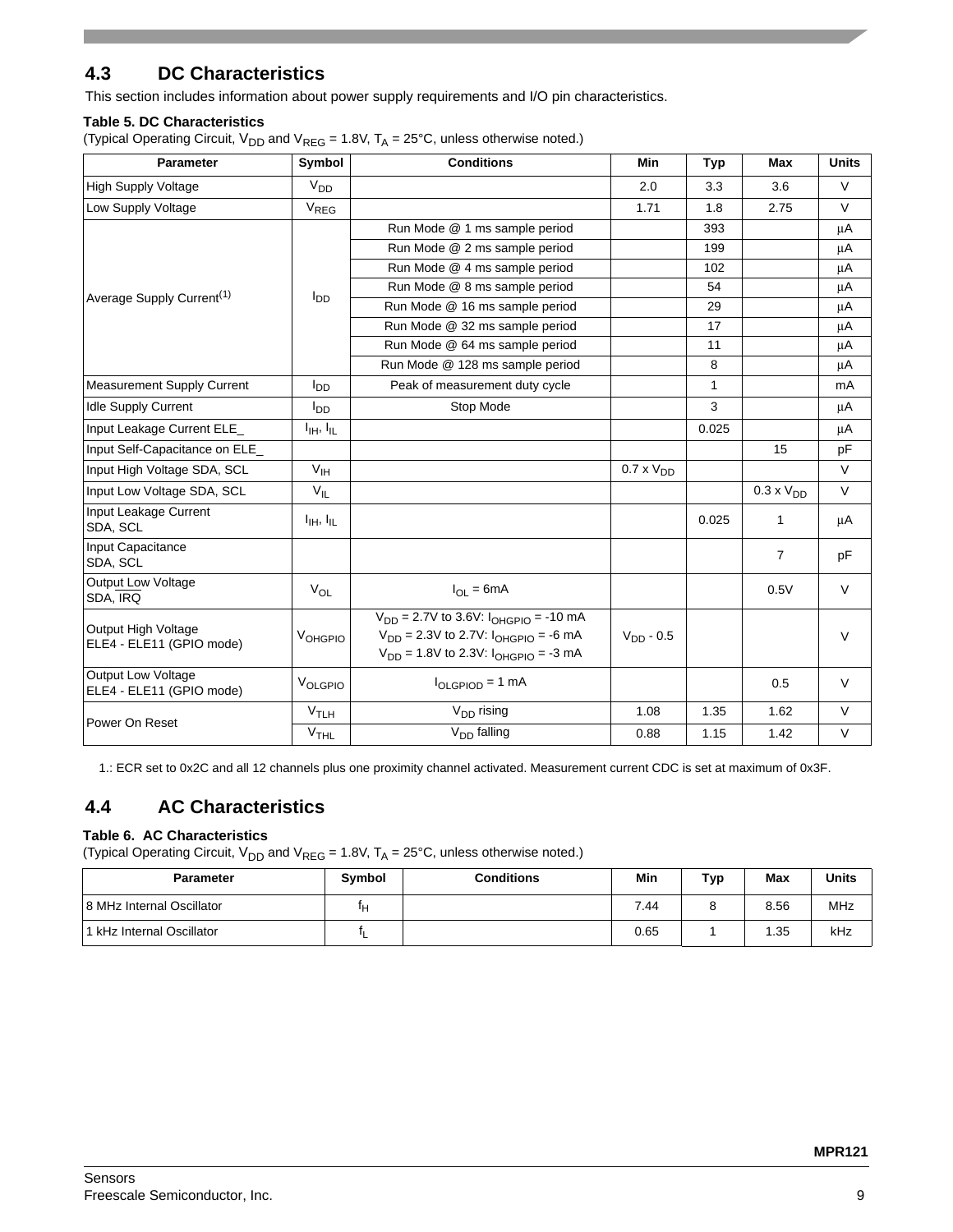# **4.5 I2C AC Characteristics**

### **Table 7. I2C AC Characteristics**

(Typical Operating Circuit,  $V_{DD}$  and  $V_{REG}$  = 1.8V,  $T_A$  = 25°C, unless otherwise noted.)

| <b>Parameter</b>                                   | Symbol               | <b>Conditions</b> | <b>Min</b> | <b>Typ</b>    | <b>Max</b> | <b>Units</b> |
|----------------------------------------------------|----------------------|-------------------|------------|---------------|------------|--------------|
| Serial Clock Frequency                             | $f_{SCL}$            |                   |            |               | 400        | kHz          |
| Bus Free Time Between a STOP and a START Condition | <sup>t</sup> BUF     |                   | 1.3        |               |            | μs           |
| Hold Time, (Repeated) START Condition              | <sup>t</sup> HD, STA |                   | 0.6        |               |            | μs           |
| Repeated START Condition Setup Time                | t <sub>SU, STA</sub> |                   | 0.6        |               |            | μs           |
| STOP Condition Setup Time                          | <sup>I</sup> SU, STO |                   | 0.6        |               |            | μs           |
| Data Hold Time                                     | <sup>I</sup> HD, DAT |                   |            |               | 0.9        | μs           |
| Data Setup Time                                    | t <sub>SU, DAT</sub> |                   | 100        |               |            | ns           |
| <b>SCL Clock Low Period</b>                        | t <sub>LOW</sub>     |                   | 1.3        |               |            | μs           |
| <b>SCL Clock High Period</b>                       | $t_{HIGH}$           |                   | 0.7        |               |            | μs           |
| Rise Time of Both SDA and SCL Signals, Receiving   | $t_{\mathsf{R}}$     |                   |            | $20+0.1C_h$   | 300        | ns           |
| Fall Time of Both SDA and SCL Signals, Receiving   | tF                   |                   |            | $20+0.1C_h$   | 300        | ns           |
| Fall Time of SDA Transmitting                      | $t_{F.TX}$           |                   |            | $20+0.1C_{b}$ | 250        | ns           |
| Pulse Width of Spike Suppressed                    | $t_{\mathsf{SP}}$    |                   |            | 25            |            | ns           |
| Capacitive Load for Each Bus Line                  | $C_{b}$              |                   |            |               | 400        | pF           |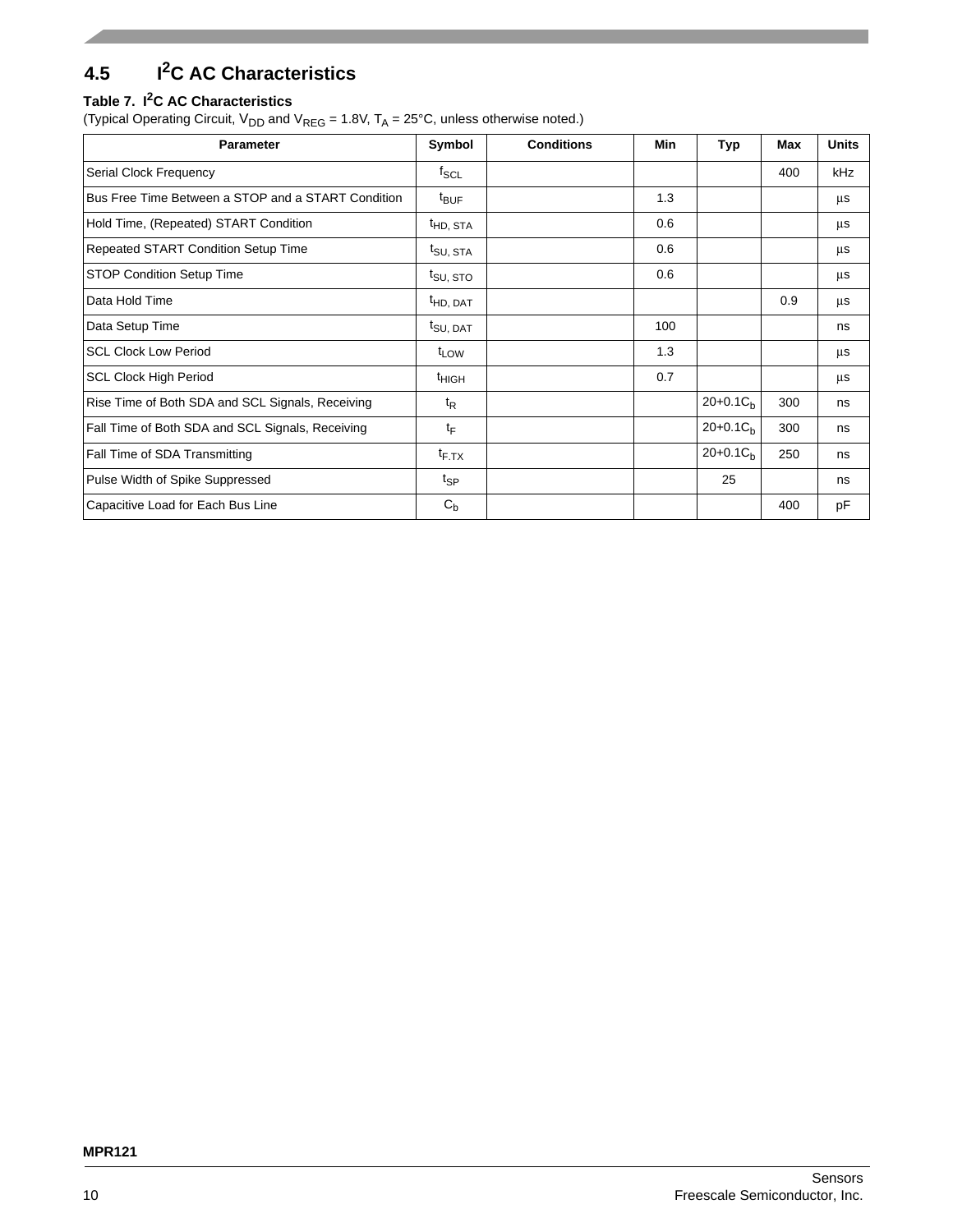# **5 Register Operation Descriptions**

## **5.1 Register Read/Write Operations and Measurement Run/Stop Mode**

After power on reset (POR) or soft reset by command, all registers are in reset default initial value (see [Table 2\)](#page-4-0). All the registers, except registers 0x5C (default 0x10) and 0x5D (default 0x24), are cleared.

Registers 0x2B ~ 0x7F are control and configuration registers which need to be correctly configured before any capacitance measurement and touch detection.

Registers 0x00 ~ 0x2A are output registers updating periodically by the MPR121 in Run Mode. Among these output registers, Baseline Value Registers 0x1D ~ 0x2A are also writable, this is sometimes useful when user specific baseline values are desired.

The MPR121's Run Mode and Stop Mode are controlled by control bits in Electrode Configuration Register (ECR, 0x5E). When all ELEPROX\_EN and ELE\_EN bits are zeros, the MPR121 is in Stop Mode. While in Stop Mode, there are no capacitance or touch detection measurement on any of the 13 channels. When any of the ELEPROX\_EN and ELE\_EN bits are set to '1', the MPR121 is in Run Mode. The MPR121 will continue to run on its own until it is set again to Stop Mode by the user.

The MPR121 registers read operation can be done at any time, either in Run Mode or in Stop Mode. However, the register write operation can only be done in Stop Mode. The ECR (0x5E) and GPIO/LED control registers (0x73~0x7A) can be written at anytime.

## **5.2 Touch Status Registers (0x00~0x01)**

**ELE0-ELE7 Touch Status (0x00)**

| Bit   | D7                       | D <sub>6</sub>   | D <sub>5</sub>   | D4   | D <sub>3</sub> | D <sub>2</sub> | D <sub>1</sub>   | D <sub>0</sub> |
|-------|--------------------------|------------------|------------------|------|----------------|----------------|------------------|----------------|
| Read  | ELE7                     | ELE <sub>6</sub> | ELE <sub>5</sub> | ELE4 | ELE3           | ELE4           | ELE <sub>1</sub> | ELE0           |
| Write | $\overline{\phantom{0}}$ |                  |                  | _    | _              |                | _                |                |

### **ELE8-ELE11 ELEPROX Touch Status (0x01)**

| Bit   | D7                | D <sub>6</sub>    | D <sub>5</sub>           | D <sub>4</sub> | D <sub>3</sub>    | D <sub>2</sub>    | D <sub>1</sub>   | D <sub>0</sub> |
|-------|-------------------|-------------------|--------------------------|----------------|-------------------|-------------------|------------------|----------------|
| Read  | <b>OVCF</b>       | $\hspace{0.05cm}$ | $\overline{\phantom{a}}$ | <b>ELEPROX</b> | ELE <sub>11</sub> | ELE <sub>10</sub> | ELE <sub>9</sub> | ELE8           |
| Write | $\hspace{0.05cm}$ |                   |                          | _              | $\hspace{0.05cm}$ | _                 |                  |                |

These two registers indicate the detected touch/release status of all of the 13 sensing input channels. ELEPROX is the status for the 13<sup>th</sup> proximity detection channel. The update rate of these status bits will be  $\{ESI \times SFI\}$ .

**ELEx, ELEPROX:** Touch or Release status bit of each respective channel (read only).

1, the respective channel is currently deemed as touched.

0, the respective channel is deemed as released.

**Note:** When an input is not configured as an electrode and enabled as GPIO input port, the corresponding status bit shows the input level, but these GPIO status changes will not cause any IRQ interrupt. This feature is for ELE4~ELE11 only.

**OVCF:** Over Current Flag (read and write)

- 1, over current was detected on REXT pin.
- 0, normal condition.

When over current is detected, the OVCF is set to '1' and the MPR121 goes to Stop Mode. All other bits in status registers 0x00~0x03, output registers 0x04~0x2A, and bits D5~D0 in ECR (0x5E) will also be cleared. When the bit is set at '1', the write to the ECR register to enter Run Mode will be discarded. The write to '1'of the OVCF will clear this bit and the MPR121 fault condition will be cleared. The MPR121 can then be configured to return to the Run Mode again.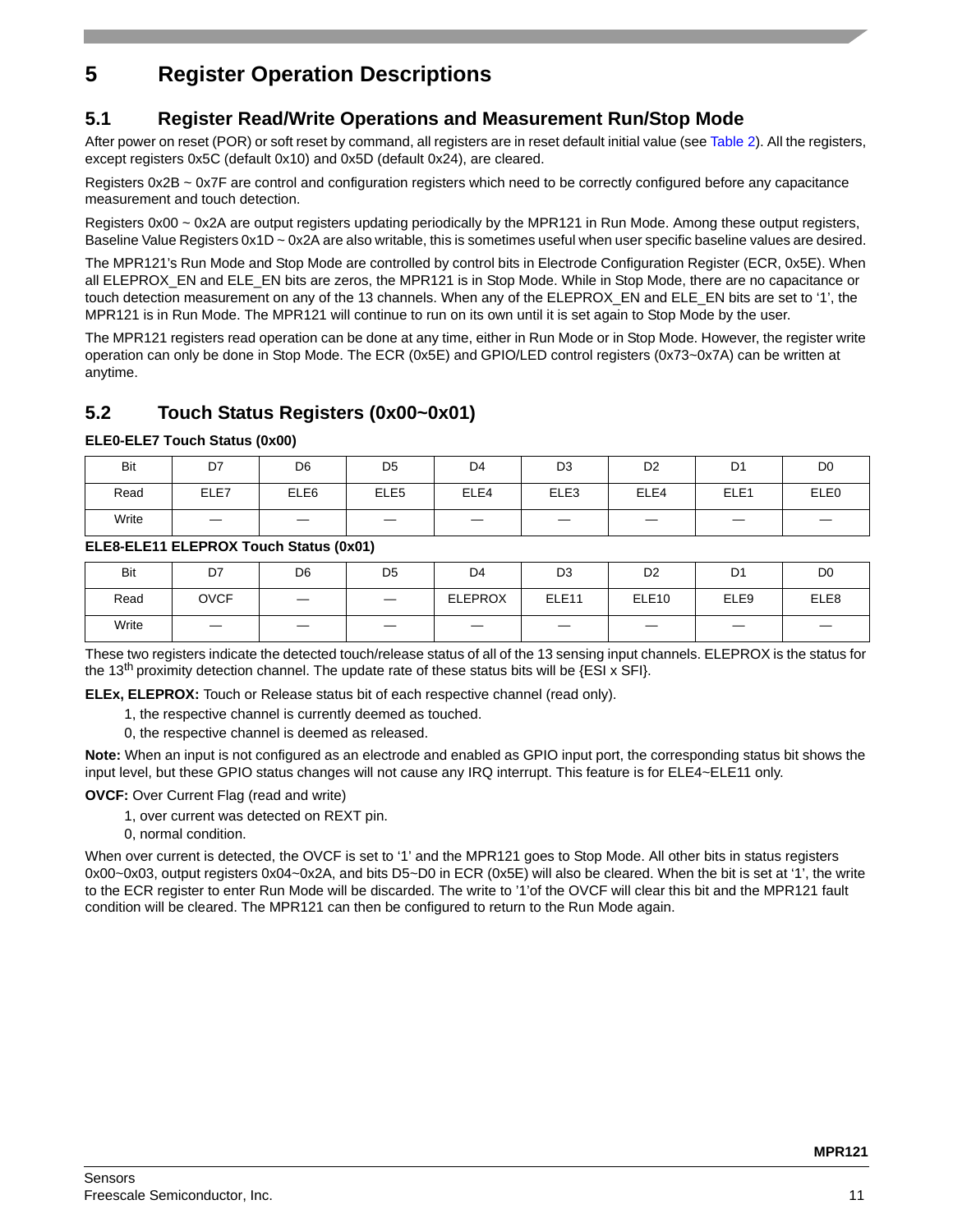# **5.3 Electrode Filtered Data Register (0x04~0x1D)**

### **Electrode Filtered Data Low Byte (0x04,0x06,...,0x1C)**

| Bit   | D7                | D <sub>6</sub>    | D <sub>5</sub> | D4    | D <sub>3</sub> | D <sub>2</sub>    | D <sub>1</sub> | D <sub>0</sub> |
|-------|-------------------|-------------------|----------------|-------|----------------|-------------------|----------------|----------------|
| Read  | Bit 7             | Bit 6             | Bit 5          | Bit 4 | Bit 3          | Bit 2             | Bit 1          | Bit 0          |
| Write | $\hspace{0.05cm}$ | $\hspace{0.05cm}$ |                |       |                | $\hspace{0.05cm}$ |                | _              |

### **Electrode Filtered Data High Byte (0x05,0x07,...,0x1D)**

| Bit   | D7                              | D <sub>6</sub>                  | D <sub>5</sub> | D <sub>4</sub>           | D <sub>3</sub>                  | D <sub>2</sub>                  | D <sub>1</sub>           | D <sub>0</sub> |
|-------|---------------------------------|---------------------------------|----------------|--------------------------|---------------------------------|---------------------------------|--------------------------|----------------|
| Read  | $\overline{\phantom{m}}$        | $\hspace{0.1mm}-\hspace{0.1mm}$ |                | $\overline{\phantom{0}}$ | $\hspace{0.1mm}-\hspace{0.1mm}$ | $\hspace{0.1mm}-\hspace{0.1mm}$ | Bit 9                    | Bit 8          |
| Write | $\hspace{0.1mm}-\hspace{0.1mm}$ | $\hspace{0.1mm}-\hspace{0.1mm}$ |                |                          | $\hspace{0.05cm}$               | $\hspace{0.1mm}-\hspace{0.1mm}$ | $\overline{\phantom{0}}$ |                |

The MPR121 provides filtered electrode output data for all 13 channels. The output data is 10-bit and comes from the internal 2nd stage filter output. The data range is 0~1024 or 0x000~0x400 in Hex. Bit 0~7 of the 10-bit data are stored in the low byte and bit 9 and bit 8 are stored in the high byte. The data is the measured voltage on each channel and inversely proportional to the capacitance on that channel.

These registers are read only and are updated every {ESI x SFI}. A multibyte read operation to read both LSB and MSB is recommended to keep the data coherency (i.e, LSB and MSB matching). A multibyte reading of 0x00~0x2A returns results of a single moment without mixing up old and new data.

## **5.4 Baseline Value Register (0x1E~0x2A)**

### **Electrode Baseline Value (0x1E~0x2A)**

| Bit   | D7    | D <sub>6</sub> | D <sub>5</sub> | D <sub>4</sub> | D <sub>3</sub> | D <sub>2</sub> | D1    | D <sub>0</sub> |
|-------|-------|----------------|----------------|----------------|----------------|----------------|-------|----------------|
| Read  | Bit 9 | Bit 8          | Bit 7          | Bit 6          | Bit 5          | Bit 4          | Bit 3 | Bit 2          |
| Write |       |                |                |                |                |                |       |                |

Along with the 10-bit electrode filtered data output, each channel also has a 10-bit baseline value. The update rate of these registers is {ESI x SFI} if baseline tracking operation is enabled. These values are the output of the internal baseline filter operation tracking the slow-voltage variation of the background capacitance change. Touch/release detection is made based on the comparison between the 10-bit electrode filtered data and the 10-bit baseline value.

**Note:** Although internally the baseline value is 10-bit, users can only access the 8 MSB of the 10-bit baseline value through the baseline value registers. The read out from the baseline register must be left shift two bits before comparing it with the 10-bit electrode data.

The Baseline Value register is writable in Stop Mode. Note: when the user writes into the baseline value register, the lower two bits of the 10-bit baseline value are automatically cleared internally upon write operation. The Write to Baseline Value Register by specific values can be sometimes useful if user wants to manipulate the touch/release status. For example, manually setting the target channel from a touch locked state into a touch released state is easily done by setting the baseline value above the signal data.

Refer to the Electrode Configuration Register (ECR, 0x5E) on how to control the on/off operation of baseline tracking and further details on how the initial baseline data is loaded into Run Mode. Refer to Baseline Filtering Control registers(0x2B~0x2A) on how to control the filtering of the baseline value.

# **5.5 Baseline Filtering Control Register (0x2B~0x40)**

All12 of the electrode baseline values are controlled by the same set of filtering control registers,  $0x2B \sim 0x35$ . The 13th channel ELEPROX is controlled by registers 0x36 ~ 0x40. Both sets of registers have the same structure using three different scenarios; rising, falling, and touched.

Rising is defined as when the electrode data is greater than the baseline value. Falling is defined as when the electrode data is less than the baseline value. Touched is when the electrode is in touched status. For each scenario, the filtering characteristic is further defined by four parameters: the maximum half delta (MHD), noise half delta (NHD), noise count limit (NCL) and filter delay count limit (FDL). Note: there is no maximum half delta for the touched scenario.

**Maximum Half Delta (MHD):** Determines the largest magnitude of variation to pass through the baseline filter. The range of the effective value is 1~63.

**Noise Half Delta (NHD):** Determines the incremental change when non-noise drift is detected. The range of the effective value is 1~63.

#### **MPR121**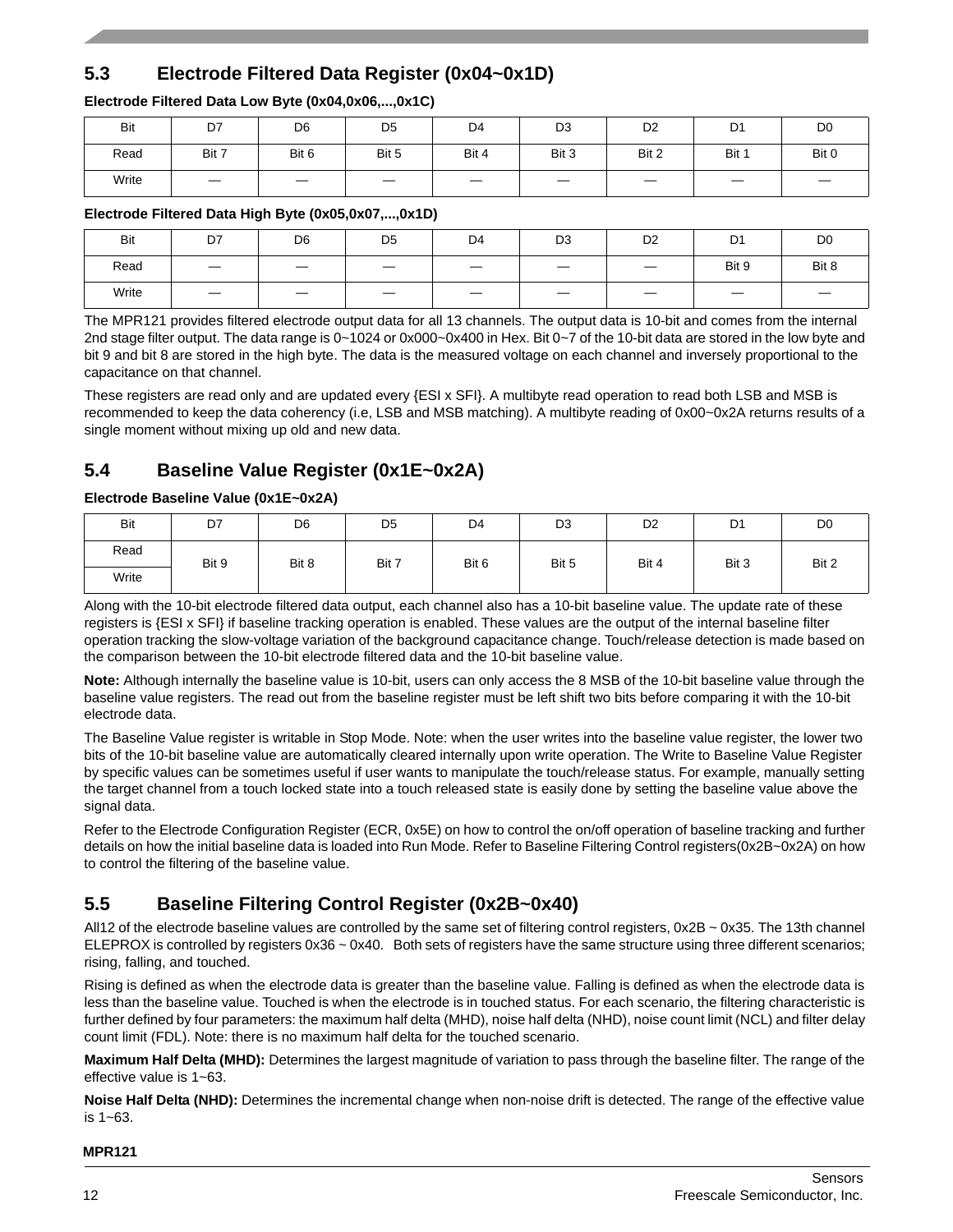**Noise Count Limit (NCL):** Determines the number of samples consecutively greater than the Max Half Delta value. This is necessary to determine that it is not noise. The range of the effective value is 0~255.

**Filter Delay Count Limit (FDL):** Determines the operation rate of the filter. A larger count limit means the filter delay is operating more slowly. The range of the effective value is 0~255.

The setting of the filter is depended on the actual application. For more information on these registers, refer to application note AN3891.

### **5.6 Touch / Release Threshold (0x41~0x5A)**

### **ELEx, ELEProx Touch Threshold (0x41,0x43,...,0x59)**

| Bit   | D7 | D <sub>6</sub> | D <sub>5</sub> | D4 | D <sub>3</sub> | D <sub>2</sub> | D <sub>1</sub> | D <sub>0</sub> |
|-------|----|----------------|----------------|----|----------------|----------------|----------------|----------------|
| Read  |    |                |                |    | <b>ExTTH</b>   |                |                |                |
| Write |    |                |                |    |                |                |                |                |

### **ELEx, ELEProx Release Threshold (0x42,0x44,...,0x5A)**

| Bit   | D7 | D <sub>6</sub> | D <sub>5</sub> | D <sub>4</sub> | D <sub>3</sub> | D <sub>2</sub> | D <sub>1</sub> | D <sub>0</sub> |
|-------|----|----------------|----------------|----------------|----------------|----------------|----------------|----------------|
| Read  |    |                |                |                | ExRTH          |                |                |                |
| Write |    |                |                |                |                |                |                |                |

**ExTTH:** Electrode touch threshold, in range of 0~0xFF.

**ExRTH:** Electrode release threshold, in range of 0~0xFF.

Each of the 13 channels can be set with its own set of touch and release thresholds. Touch and release are detected by comparing the electrode filtered data to the baseline value. The amount of deviation from the baseline value represents a immediate capacitance change detected by possible a touch/release action.

Touch condition: Baseline - Electrode filtered data > Touch threshold

Release condition: Baseline - Electrode filtered data < Release threshold

Threshold settings are dependant on the touch/release signal strength, system sensitivity and noise immunity requirements. In a typical touch detection application, threshold is typically in the range 0x04~0x10. The touch threshold is several counts larger than the release threshold. This is to provide hysteresis and to prevent noise and jitter. For more information, refer to the application note AN3892 and the MPR121 design guidelines.

## **5.7 Debounce Register (0x5B)**

### **Debounce Register (0x5B)**

| Bit   | D7 | D <sub>6</sub> | D <sub>5</sub> | D4 | D <sub>3</sub> | D <sub>2</sub> | D1 | D <sub>0</sub> |
|-------|----|----------------|----------------|----|----------------|----------------|----|----------------|
| Read  |    |                | DR             |    |                |                | DT |                |
| Write |    |                |                |    |                |                |    |                |

**DT:** Debounce number for touch. The value range is 0~7.

**DR:** Debounce number for release. The value range is 0~7.

All 13 channels use the same set of touch and release debounce numbers. The status bits in Status Register 0x00 and 0x01 will only take place after the number of consecutive touch or release detection meets the debounce number setting. The debounce setting can be very useful in avoiding possible noise glitches. Using the debounce setting, the status bit change will have a delay of {ESI x SFI x DR (or DT)}.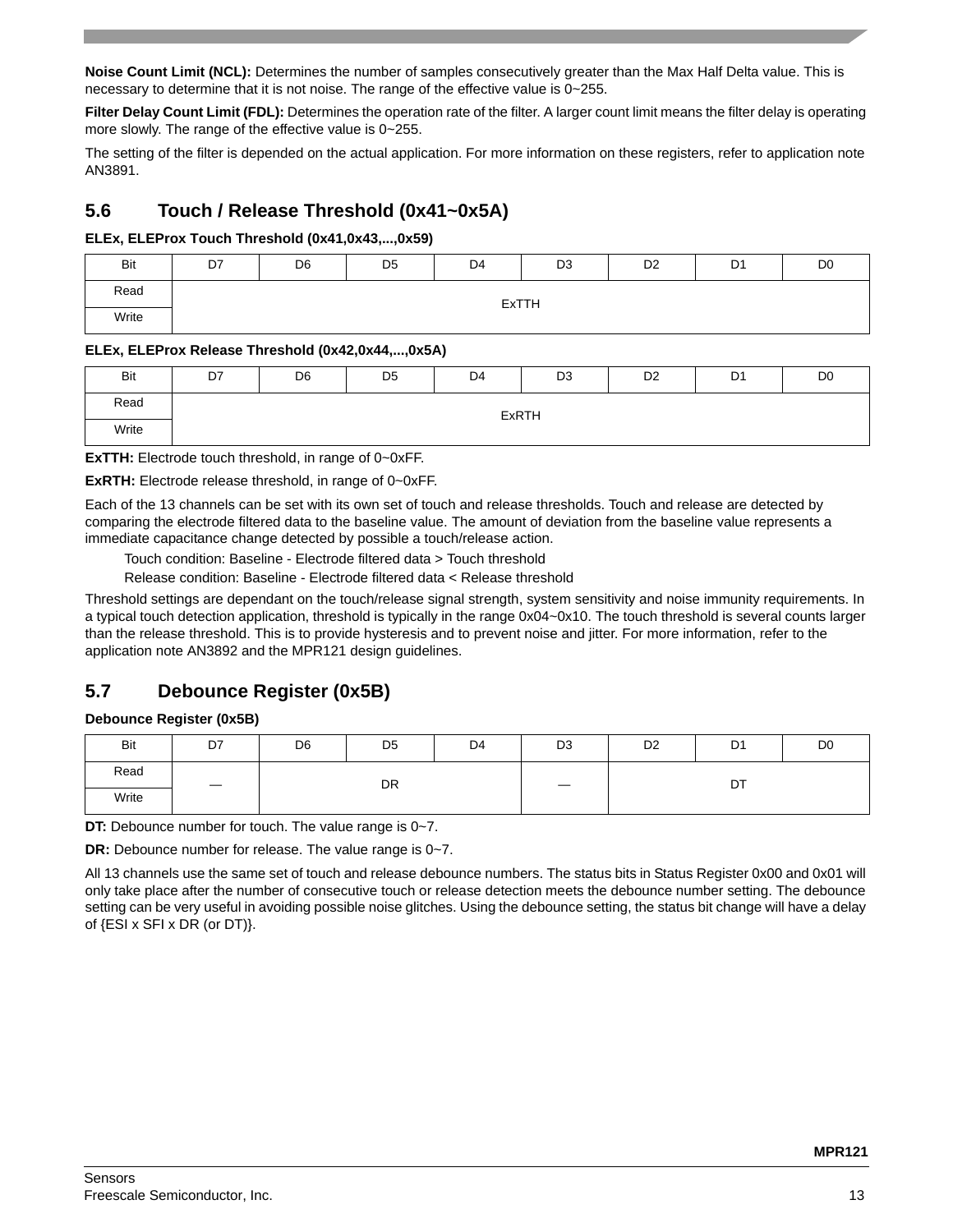# **5.8 Filter and Global CDC CDT Configuration (0x5C, 0x5D)**

### **Filter/Global CDC Configuration Register (0x5C)**

| Bit   | D7         | D <sub>6</sub> | D <sub>5</sub> | D4  | D <sub>3</sub> | D <sub>2</sub> | D <sub>1</sub> | D <sub>0</sub> |  |  |  |
|-------|------------|----------------|----------------|-----|----------------|----------------|----------------|----------------|--|--|--|
| Read  | <b>FFI</b> |                |                | CDC |                |                |                |                |  |  |  |
| Write |            |                |                |     |                |                |                |                |  |  |  |

### **Filter/Global CDT Configuration Register (0x5D)**

| Bit   | D7 | D <sub>6</sub> | D <sub>5</sub> | D <sub>4</sub> | D <sub>3</sub> | D <sub>2</sub> | D <sub>1</sub> | D <sub>0</sub> |
|-------|----|----------------|----------------|----------------|----------------|----------------|----------------|----------------|
| Read  |    | <b>CDT</b>     |                | <b>SFI</b>     |                |                | ESI            |                |
| Write |    |                |                |                |                |                |                |                |

### **Table 8. Bit Descriptions**

| <b>Field</b> | <b>Description</b>                                                                                                                                            |
|--------------|---------------------------------------------------------------------------------------------------------------------------------------------------------------|
|              | First Filter Iterations - The first filter iterations field selects the number of samples taken as<br>input to the first level of filtering.                  |
|              | 00 Encoding 0 - Sets samples taken to 6 (Default)                                                                                                             |
| <b>FFI</b>   | 01 Encoding 1 - Sets samples taken to 10                                                                                                                      |
|              | 10 Encoding 2 - Sets samples taken to 18                                                                                                                      |
|              | 11 Encoding 3 - Sets samples taken to 34                                                                                                                      |
|              | Charge Discharge Current - Selects the global value of charge discharge current applied to<br>electrode. The maximum is 63 μA, 1 μA step.                     |
|              | 000000 Encoding 0 - Disable Electrode Charging                                                                                                                |
|              | 000001 Encoding 1 - Sets the current to 1 µA                                                                                                                  |
| <b>CDC</b>   |                                                                                                                                                               |
|              | 010000 Encoding 16 - Sets the current to 16 $\mu$ A (Default)                                                                                                 |
|              |                                                                                                                                                               |
|              | 111111 Encoding 63 - Sets the current to 63 µA                                                                                                                |
|              | Charge Discharge Time - Selects the global value of charge time applied to electrode.<br>The maximum is 32 $\mu$ s, programmable as 2 $\gamma$ (n-2) $\mu$ s. |
|              | 000 Encoding 0 - Disables Electrode Charging                                                                                                                  |
| <b>CDT</b>   | 001 Encoding 1 - Time is set to 0.5 µs (Default)                                                                                                              |
|              | 010 Encoding 2 - Time is set to 1 $\mu$ s                                                                                                                     |
|              |                                                                                                                                                               |
|              | 111 Encoding 7 - Time is set to 32 µs                                                                                                                         |
|              | Second Filter Iterations - Selects the number of samples taken for the second level filter                                                                    |
|              | 00 Encoding 0 - Number of samples is set to 4 (Default)                                                                                                       |
| <b>SFI</b>   | 01 Encoding 1 - Number of samples is set to 6                                                                                                                 |
|              | 10 Encoding 2 - Number of samples is set to 10                                                                                                                |
|              | 11 Encoding 3 - Number of samples is set to 18                                                                                                                |
|              | Electrode Sample Interval - Selects the period between samples used for the second level<br>of filtering. The maximum is 128ms, Programmable to 2^n ms        |
|              | 000 Encoding 0 - Period set to 1 ms                                                                                                                           |
| <b>ESI</b>   | 001 Encoding 1 - Period set to 2 ms                                                                                                                           |
|              |                                                                                                                                                               |
|              | 100 Encoding 4 - Period set to 16 ms (Default)                                                                                                                |
|              |                                                                                                                                                               |
|              | 111 Encoding 7 - Period set to 128 ms                                                                                                                         |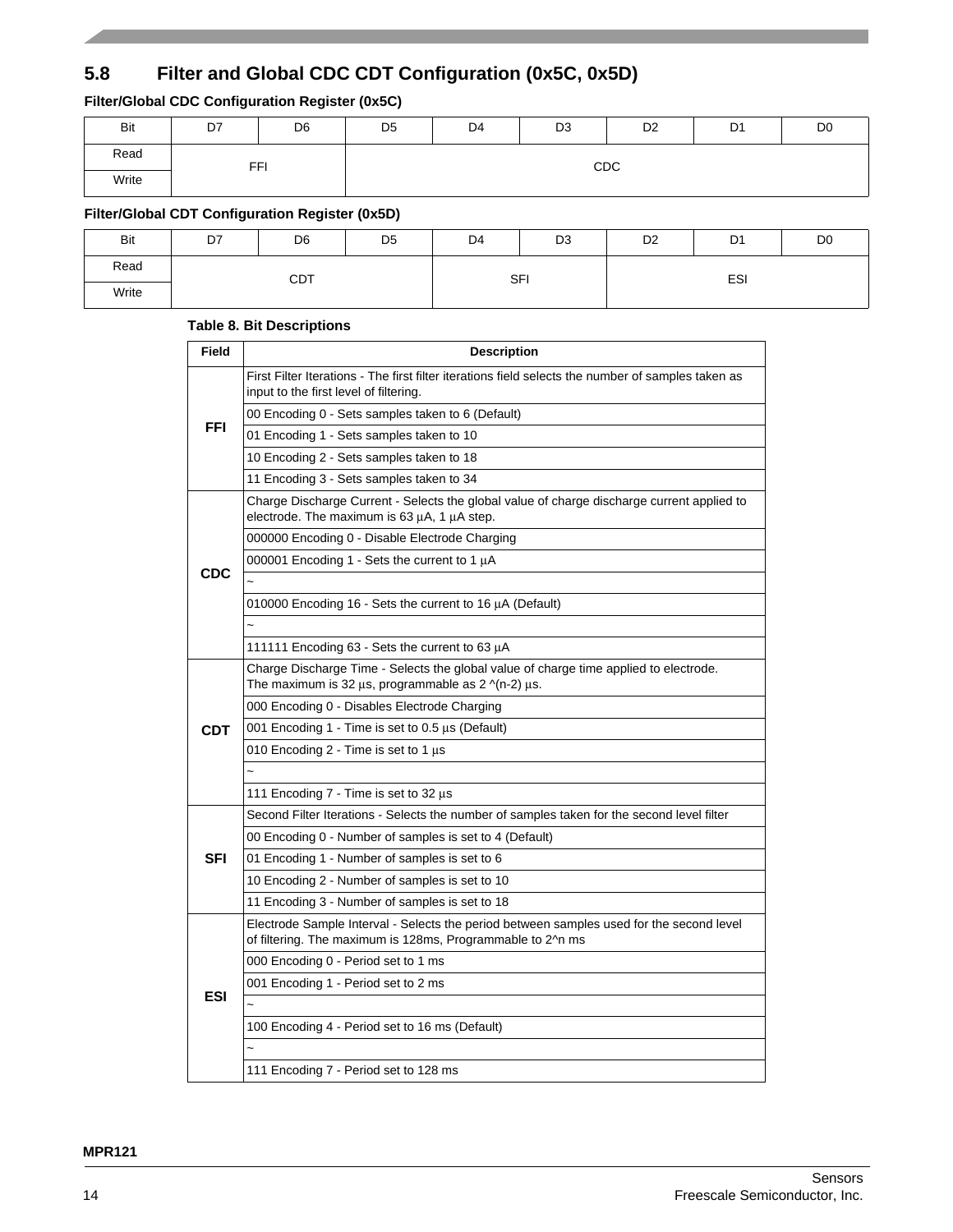These two registers set the global AFE settings. This includes global electrode charge/discharge current CDC, global charge/ discharge time CDT, as well as a common filtering setting (FFI, SFI, ESI) for all 13 channels, including the 13th Eleprox channel.

The register 0x5C holds the global CDC and the first level filter configuration for all 13 channels. For each enabled channel, the global CDC will be used for that channel if the respective charge discharge current CDCx setting in 0x5F~0x6B for that channel is zero. If it is not zero, the individual CDCx value will be used in place of the global CDC value. If the MPR121's auto-configuration feature is enabled, CDCx will be automatically set up during system start stage and used for the actual measurement.

The register 0x5D holds the global CDT and the second level filter configuration for all 13 channels. For each enabled channel, the global CDT will be used for that channel if the respective charge discharge time CDTx setting in 0x6C~0x72 for that channel is zero. If it is not zero, the individual CDTx value will be used in place of the global CDT value. If the SCTS bit (Skip Charge Time Search) in the MPR121's autoconfiguration is set, then the current global CDT and CDTx will be used for each channel measurements. If not, then the individual CDTx will be automatically set up during the system start stage and used for the actual measurement.

Using only the global CDC and/or global CDT is acceptable where the capacitance values from all 13 channels are similar. If the electrode pattern, size, or even overlay and base material type changes from one channel to another, then using individual CDCx (and CDTx) will have a better result on sensing sensitivity as each electrode is charged up to a point closing to the supply voltage rail so that the highest sensing field is built for each channel.

The settings for the FFI, SFI, and ESI must be selected according to the system design noise filtering requirement. These settings must also balance the need for power consumption and response time.

When the total time required by scanning and charging/discharge all the enabled channels is longer than the ESI setting, then the actual time will override the ESI setting. For example if the ESI = 4 (16 mS), when FFI = 3 (34 samples), CDT = 7 (32  $\mu$ S), with all 13 channels enabled, the scan time needed is  $34 \times (32 \mu s + 32 \mu s) \times 13 = 28 \text{ m}$ S. This 28 mS will be the actual sampling interval instead of ESI (16 mS).

# **5.9 Electrode Charge Current Register (0x5F~0x6B)**

### **Electrode Charge Current (0x5F~0x6B)**

| Bit   | D7                | D <sub>6</sub>    | D <sub>5</sub> | D4 | D <sub>3</sub> | D <sub>2</sub> | D <sub>1</sub> | D <sub>0</sub> |
|-------|-------------------|-------------------|----------------|----|----------------|----------------|----------------|----------------|
| Read  |                   |                   |                |    |                | <b>CDCx</b>    |                |                |
| Write | $\hspace{0.05cm}$ | $\hspace{0.05cm}$ |                |    |                |                |                |                |

**CDCx:** Sets the charge current applied to each channel. Similar to global CDC value, the range is 0~63 μA, from 0x00~0x3F in 1 μA step. When the CDCx is zero, the global CDC value will be used for that channel.

The individual CDCx bit can either be set manually or automatically (if autoconfiguration is enabled). When the autoconfiguration is enabled, during the first transition from Stop Mode to Run Mode, the system will automatically run a trial search for the appropriate CDCx (and CDTx if SCTS = 0). The individual CDCx will be automatically updated by the MPR121 into the respective registers once autoconfiguration is finished. CDCx is used in the following capacitance measurement and touch detection.

## **5.10 Electrode Charge Time Register (0x6C~0x72)**

### **Electrode Charge Time (0x6C~0x72)**

| Bit   | D7                              | D <sub>6</sub> | D <sub>5</sub> | D4 | D <sub>3</sub>    | D <sub>2</sub> | D <sub>1</sub> | D <sub>0</sub> |
|-------|---------------------------------|----------------|----------------|----|-------------------|----------------|----------------|----------------|
| Read  | $\hspace{0.1mm}-\hspace{0.1mm}$ |                | $CDTx+1$       |    | $\hspace{0.05cm}$ |                | <b>CDTx</b>    |                |
| Write | $\hspace{0.05cm}$               |                |                |    | $\hspace{0.05cm}$ |                |                |                |

**CDTx:** Sets the charge time applied to each channel. Similar to the global CDT value, the range is 0~32 μS, from 2b000~2b111. When the CDTx is zero, the global CDT value is used for that channel.

The individual CDTx bit can be set manually or automatically (if autoconfiguration is enabled). When autoconfiguration is enabled, during the first transition from Stop Mode to Run Mode, the system will automatically run a trial search for the appropriate CDCx (and CDTx if  $SCST = 0$ ). This means the autoconfiguration will include a search on the CDTx. The individual CDTx will be automatically updated by the MPR121 into the respective registers once the autoconfiguration is finished. This data is used in the following capacitance measurement and touch detection. If SCTS bit is 1, the search on CDTx will be skipped.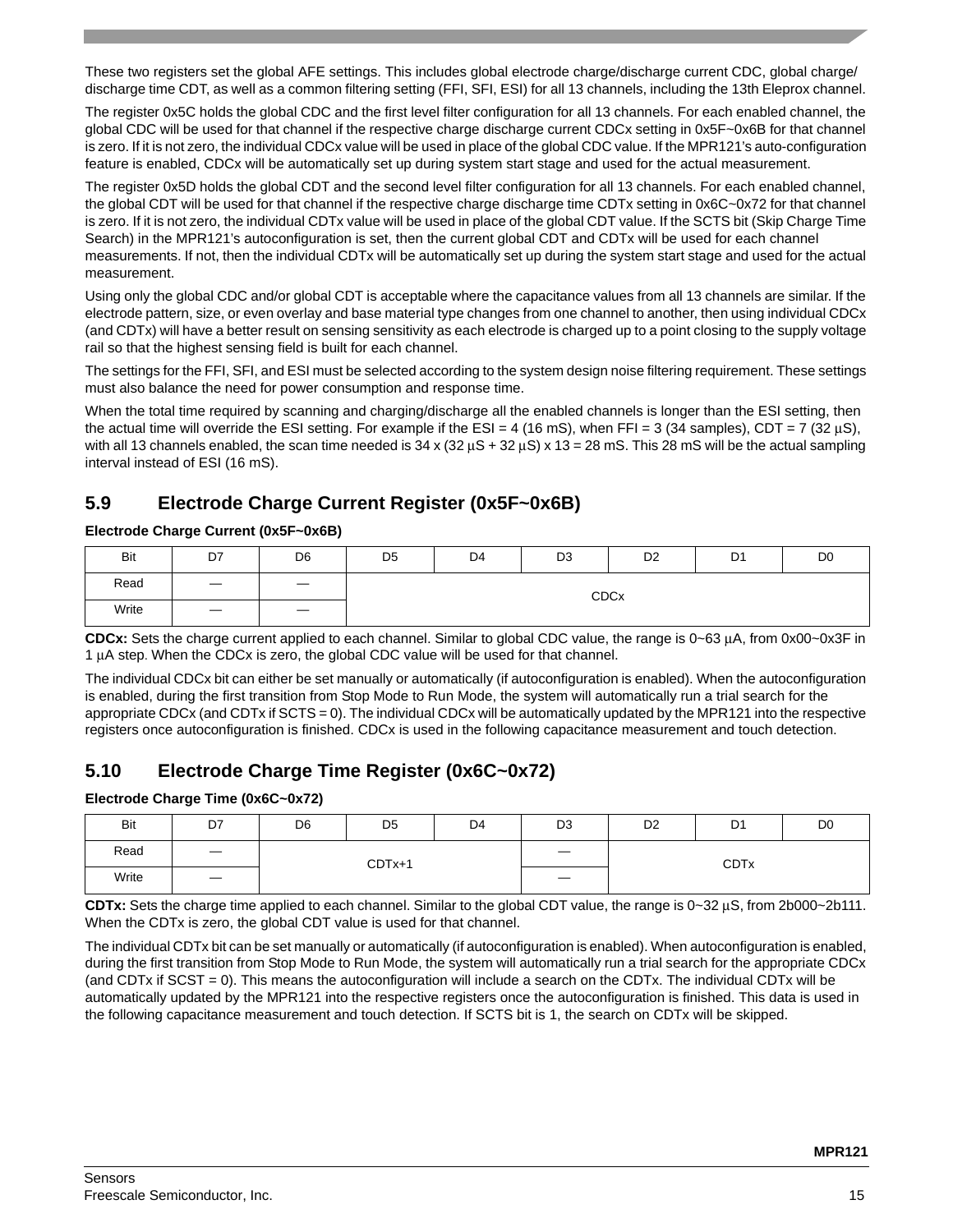# **5.11 Electrode Configuration Register (ECR, 0x5E)**

### **Electrode Configuration Register (0x5E)**

| Bit   | D7 | D <sub>6</sub> | D <sub>5</sub> | D <sub>4</sub> | D <sub>3</sub> | D <sub>2</sub> | D <sub>1</sub> | D <sub>0</sub> |  |  |
|-------|----|----------------|----------------|----------------|----------------|----------------|----------------|----------------|--|--|
| Read  |    | CL             |                |                | ELE_EN         |                |                |                |  |  |
| Write |    |                |                | ELEPROX_EN     |                |                |                |                |  |  |

### **Table 9. Bit Descriptions**

| Field     | <b>Description</b>                                                                                                                |
|-----------|-----------------------------------------------------------------------------------------------------------------------------------|
|           | Calibration Lock - Controls the baseline tracking and how the baseline initial value is loaded                                    |
|           | 00 - Baseline tracking enabled, initial baseline value is current value in baseline value register<br>(Default)                   |
| <b>CL</b> | 01 - Baseline tracking is disabled                                                                                                |
|           | 10 - Baseline tracking enabled, initial baseline value is loaded with the 5 high bits of the first<br>10-bit electrode data value |
|           | 11 - Baseline tracking enabled, initial baseline value is loaded with all 10 bits of the first<br>electrode data value            |
|           | Proximity Enable - Controls the operation of 13th Proximity Detection                                                             |
|           | 00 - Proximity Detection is disabled (Default)                                                                                    |
|           | <b>ELEPROX_EN</b> $[01 - Run$ Mode with ELE0~ELE1 combined for proximity detection enabled                                        |
|           | 10 - Run Mode with ELE0~ELE3 combined for proximity detection enabled                                                             |
|           | 11 - Run Mode with ELE0~ELE11combined for proximity detection enabled                                                             |
|           | Electrode Enable - Controls the operation of 12 electrodes detection                                                              |
|           | 0000 - Electrode detection is disabled (Default)                                                                                  |
|           | 0001 - Run Mode with ELE0 for electrode detection enabled                                                                         |
|           | 0010 - Run Mode with ELE0~ ELE1 for electrode detection enabled                                                                   |
|           | 0011 - Run Mode with ELE0~ ELE2 for electrode detection enabled                                                                   |
|           | 0100 - Run Mode with ELE0~ ELE3 for electrode detection enabled                                                                   |
| ELE_EN    | 0101 - Run Mode with ELE0~ ELE4 for electrode detection enabled                                                                   |
|           | 0110 - Run Mode with ELE0~ ELE5 for electrode detection enabled                                                                   |
|           | 0111 - Run Mode with ELE0~ ELE6 for electrode detection enabled                                                                   |
|           | 1000 - Run Mode with ELE0~ ELE7 for electrode detection enabled                                                                   |
|           | 1001 - Run Mode with ELE0~ ELE8 for electrode detection enabled                                                                   |
|           | 1010 - Run Mode with ELE0~ ELE9 for electrode detection enabled                                                                   |
|           | 1011 - Run Mode with ELE0~ ELE10 for electrode detection enabled                                                                  |
|           | 11xx - Run Mode with ELE0~ ELE11 for electrode detection enabled                                                                  |

The Electrode Configuration Register (ECR) determines if the MPR121 is in Run Mode or Stop Mode, controls the baseline tracking operation and specifies the input configurations of the 13 channels.

The ECR reset default value is 0x00, which means MPR121 is in Stop Mode without capacitance measurement on all 13 channels. Setting ELEPROX\_EN and/or ELE\_EN control bits to non-zero data will put the MPR121 into Run Mode. This will cause the MPR121 to operate immediately on its own. Clearing the ELEPROX\_EN and ELE\_EN all to zeros will set the MPR121 into Stop Mode (which is its lowest power state). The MPR121 can be switched between Stop Mode and Run Mode at anytime by configuring the ECR.

If all channels including the13th proximity detection channel are enabled, the proximity sensing channel is scanned first, followed by ELE0, ELE1..., and ELE11 respectively. The scan runs periodically at the sampling rate specified by the ESI in the Filter/CDT Configuration Register (0x5D). Refer to the table above for configuration of the different channels. Enabling specific channels will save the scan time and sensing field power spent on the unused channels.

In a typical touch detection application, baseline tracking is enabled. This is to compensate for the environment and background induced slow capacitance change to the input sensing channels. The CL bits can enable/disable the baseline tracking and specify how to load the baseline initial values. Since the baseline tracking filtering system has a very large time constant and the initial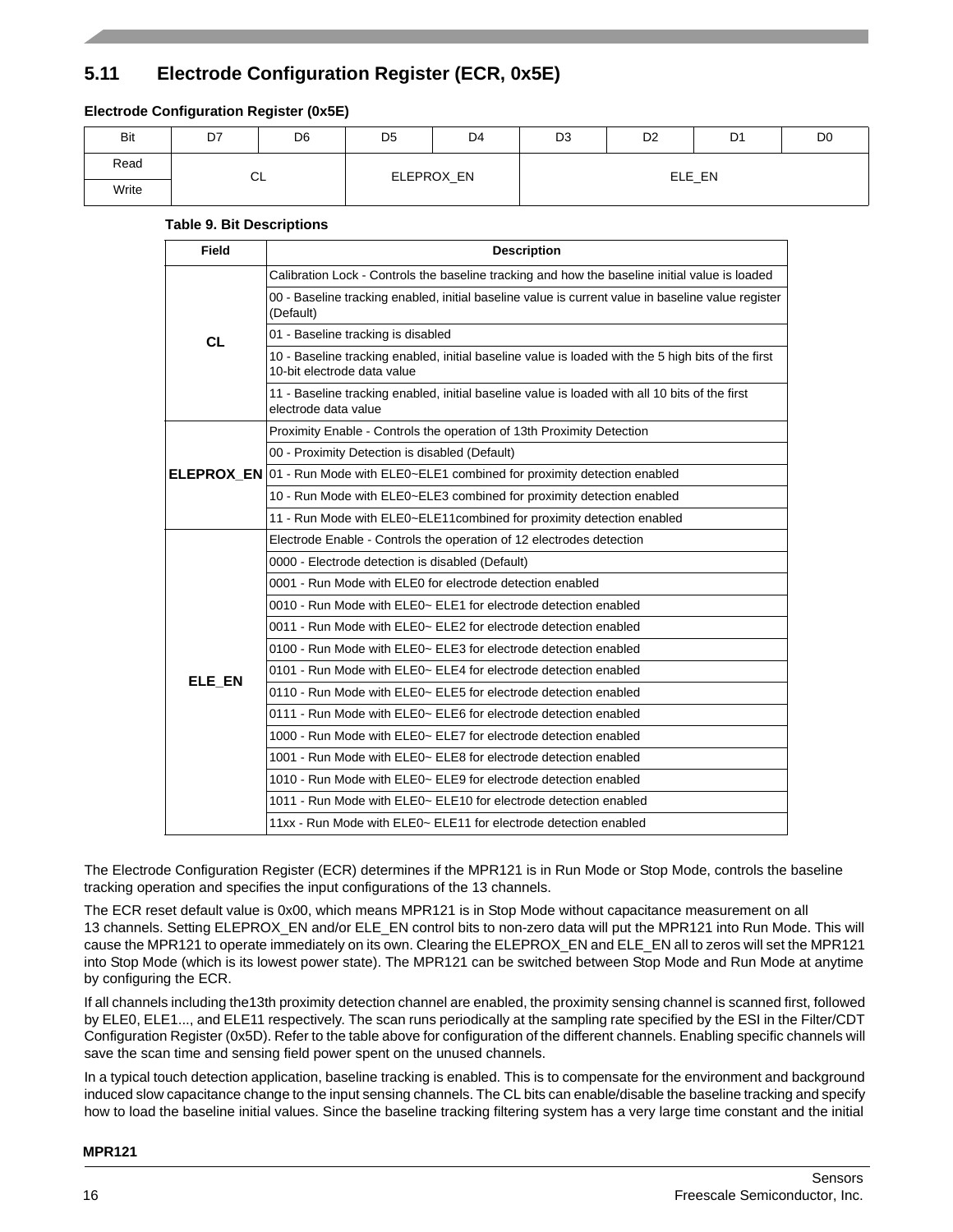baseline value starts from zero, it will require a very long time for the baseline to ramp up. This results in a short period of no response to touch after the MPR121 is first set to Run Mode. Setting the CL = 2b10 will command the MPR121 to load the initial baseline value at the beginning of the Run Mode. This shortens the initial baseline ramp-up time so that user will not notice any delay on touch detection. The MPR121 uses the five high bits of the first measured 10 bit electrode data.

#### **Auto-Configuration Registers (0x7B~0x7F)**

For each enabled channel, both the charge time and charge current must be set properly. This is so that a specified amount of charge field can be built on the sensing pad and that the capacitance can be measured using the internal ADC. When all 13 channels are used, there are total 13 CDCx and 13 CDTx values which need to be configured.

The MPR121 provides an auto-configuration function which is able to automatically search and set the charging parameters. When autoconfiguration is run, specific CDCx and CDTx combinations for the enabled channels can be obtained automatically. This eliminates test trials on the prototype device and for further verification on final products. A key task for the design engineer is to verify if the parameter settings generated by the MPR121 are acceptable. This verification ensures that the settings are optimized each time MPR121 powers on and that the equipment can operate in many different environments.

The autoconfiguration finds the optimized CDCx and CDTx combination for each channel so that the charge level  $(I \times T = V)$  on the each channel is as close as possible to the target setting specified by the designer. An upper and lower setting limit are used to provide the boundaries necessary to verify if the system is setup to operate correctly. If the autoconfiguration can not find the proper CDCx and CDTx value, an Out Of Range (OOR) status will be set for that channel.

Autoconfiguration operates each time the MPR121 transitions from Stop Mode to Run Mode. After autoconfiguration is completed, a set of CDCx and CDTx values for each channel are calculated and automatically loaded into the corresponding register fields.

If autoconfiguration fails, the MPR121 has an auto-reconfiguration function. Autoreconfiguration runs at each sampling interval if a channel has OOR status from a failed autoconfiguration. Autoreconfiguration will run until the OOR status is cleared or until it is disabled.

There are five registers used to control the MPR121 auto-configuration feature. Registers 0x7B and 0x7C are used as the control registers and registers 0x07D to 0x7F are used to hold the configuration target settings. Refer to application note AN3889 for more information.

| Bit   | D7         | D <sub>6</sub> | D <sub>5</sub> | D4 | D <sub>3</sub> | D <sub>2</sub> | D <sub>1</sub> | D <sub>0</sub> |
|-------|------------|----------------|----------------|----|----------------|----------------|----------------|----------------|
| Read  | <b>FFI</b> |                | <b>RETRY</b>   |    | <b>BVA</b>     |                | ARE            | <b>ACE</b>     |
| Write |            |                |                |    |                |                |                |                |

#### **Auto-Configure Control Register 0 (0x7B)**

### **Auto-Configure Control Register 1 (0x7C)**

| Bit   | D7          | D <sub>6</sub> | D <sub>5</sub> | D4                              | D <sub>3</sub>    | D <sub>2</sub> | D <sub>1</sub> | D <sub>0</sub> |
|-------|-------------|----------------|----------------|---------------------------------|-------------------|----------------|----------------|----------------|
| Read  | <b>SCTS</b> |                |                | $\hspace{0.1mm}-\hspace{0.1mm}$ | $\hspace{0.05cm}$ | <b>OORIE</b>   | <b>ARFIE</b>   | <b>ACFIE</b>   |
| Write |             |                | _              |                                 |                   |                |                |                |

**FFI:** The FFI bits are the same as the FFI bits in register 0x5C for correct auto-configuration and reconfiguration operations.

**ACE:** Auto-Configuration Enable. 1: Enable, 0: Disable. When Enabled, the autoconfiguration will operate once at the beginning of the transition from Stop Mode to Run Mode. This includes search and update of the CDCx and CDTx for each enabled channel  $(if SCTS = 0).$ 

**ARE:** Auto-Reconfiguration Enable. 1: Enable, 0: Disable. When enabled, if the OOR is set for a channel after autoconfiguration, autoreconfiguration will operate on that channel on each sampling interval until the OOR is cleared.

**BVA:** Fill the BVA bits same as the CL bits in ECR (0x5E) register.

**RETRY:** Specifies the number of retries for autoconfiguration and autoreconfiguration if the configuration fails before setting OOR.

| 00 - No retry      |  |
|--------------------|--|
| 01 - retry 2 times |  |
| 10 - retry 4 times |  |
| 11 - retry 8 times |  |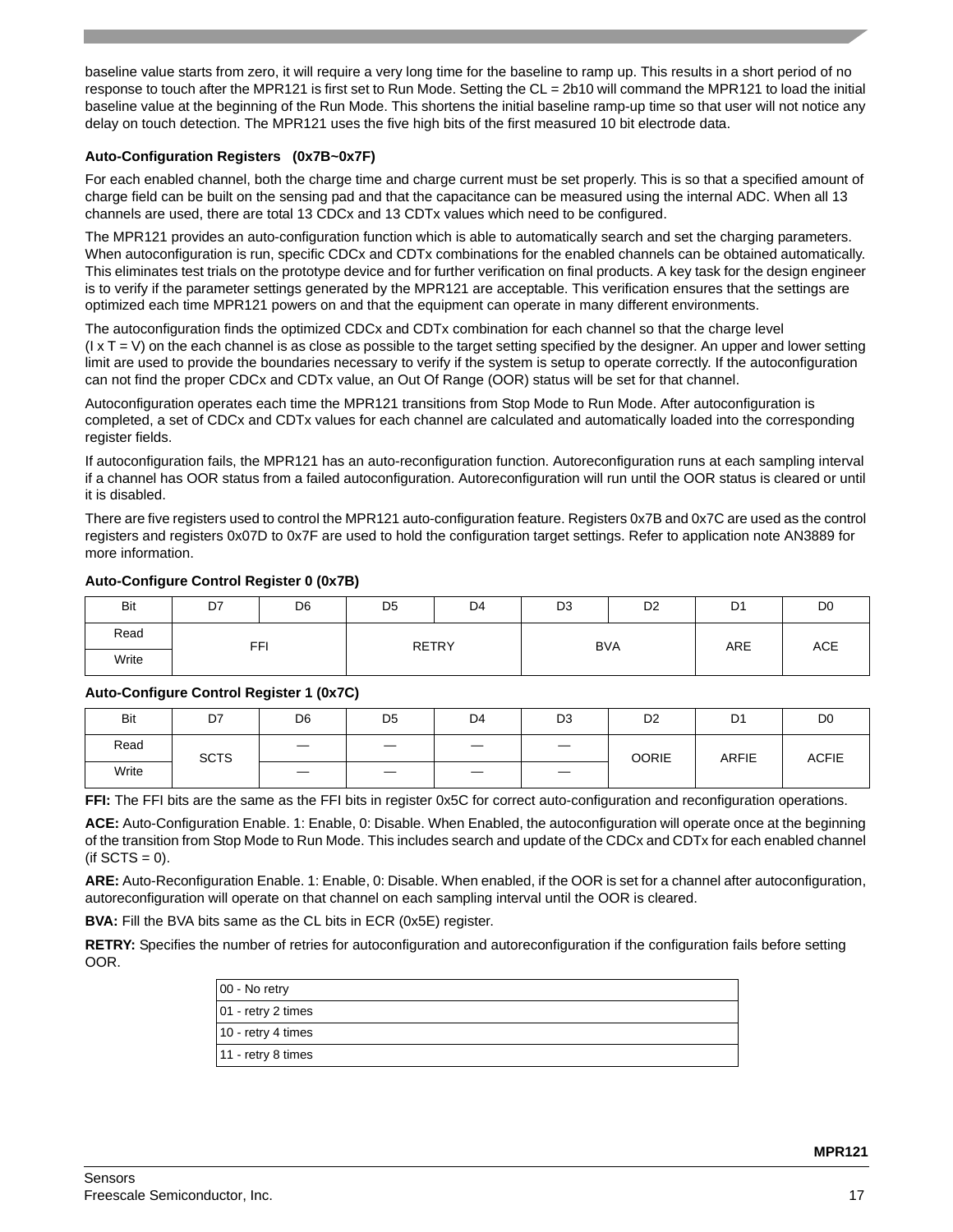**SCTS:** Skip Charge Time Search.

1: Skip CDTx search and update when autoconfiguration or autoreconfiguration, and current global CDT or CDTx are used for respective channels. CDT or CDTx needs to be specified by the designer manually before operation. Setting the SCTS to "1" results in a shorter time to complete autoconfiguration. This is useful for when the designer has obtained the correct CDTx / CDT, and is confident that the current CDT and CDTx settings work in all conditions.

0: Both CDTx and CDCx will be searched and set by autoconfiguration and/or autoreconfiguration.

**ACFIE:** Auto-configuration fail interrupt enable. 1: Enable, 0: Disable

**ARFIE:** Auto-reconfiguration fail interrupt enable. 1: Enable, 0: Disable

**OORIE:** Out-of-range interrupt enable. 1: Enable, 0: Disable

#### **Up-Side Limit Register (0x7D)**

| Bit   | D7  | D <sub>6</sub> | D <sub>5</sub> | D4 | D <sub>3</sub> | D <sub>2</sub> | D <sub>1</sub> | D <sub>0</sub> |  |  |
|-------|-----|----------------|----------------|----|----------------|----------------|----------------|----------------|--|--|
| Read  | USL |                |                |    |                |                |                |                |  |  |
| Write |     |                |                |    |                |                |                |                |  |  |

#### **Low-Side Limit Register (0x7E)**

| Bit   | D7 | D <sub>6</sub> | D <sub>5</sub> | D <sub>4</sub> | D <sub>3</sub> | D <sub>2</sub> | D <sub>1</sub> | D <sub>0</sub> |
|-------|----|----------------|----------------|----------------|----------------|----------------|----------------|----------------|
| Read  |    |                |                | LSL            |                |                |                |                |
| Write |    |                |                |                |                |                |                |                |

#### **Target Level Register (0x7F)**

| Bit   | D7      | D <sub>6</sub> | D <sub>5</sub> | D <sub>4</sub> | D <sub>3</sub> | D <sub>2</sub> | D <sub>1</sub> | D <sub>0</sub> |  |  |
|-------|---------|----------------|----------------|----------------|----------------|----------------|----------------|----------------|--|--|
| Read  | ÷<br>.∟ |                |                |                |                |                |                |                |  |  |
| Write |         |                |                |                |                |                |                |                |  |  |

**USL:** Up-Side Limit. This value sets the electrode data level up limit for the boundary check in autoconfiguration and autoreconfiguration operation.

**LSL:** Low-Side Limit. This value sets the electrode data level low limit for the boundary check in autoconfiguration and autoreconfiguration operation.

**TL:** Target Level. This value is the expected target electrode data level for autoconfiguration and autoreconfiguration, that is, after successful autoconfiguration and autoreconfiguration, the measured electrode data level when untouched shall be close to the TL value. TL shall be in between of USL and LSL.

The three parameters, USL, LSL and TL, are in the format similar to the baseline value; only the eight high bits are accessible by user and the two low bits are set to zero automatically. The USL/LSL/TL data needs to be shifted left two bits before comparing with the electrode data or the 10-bit baseline value.

In order to have a valid auto-configuration result, USL/LSL/TL values should follow the relation that 255 > USL > TL > LSL > 0. For example,  $USL = 200$ ,  $TL = USL*0.9 = 180$ ,  $LSL = USL*0.5 = 100$ .

It is possible that in a end user environment, the channel differences may be significant. This is because the same set of USL/ LS/TL data is being used for all channels. It is important that the parameters not be set too close together. This makes it difficult for the autoconfiguration to find a suitable charge setting for a specific channel. In this case, the electrode data might easily go out of USL and LSL setting limits. Since the data is out-of-range, the channel status becomes OOR. If the channel is still OOR after the autoconfiguration has been run, it may indicate that the settings for this channel have not yet been optimized. One solution to this problem is to manually review the USL/LSL/TL settings. Another possible reason why the channel status could be OOR is a problem with the channel itself. This could be caused by a short to ground, short to the power rail, or short to the pad of the other channel.

For the TL setting, a good practice is to try to set it close to the USL. This so the charge field can be set to detect a weak touch. On the other hand, the TL should not be set too close to the USL so that it is constantly exceeding the limit. For example, the electrode data from the end user's environment might have a much wider variance of readings. Some of the readings might exceed the USL, causing the auto-configuration to fail. For this reason, if the amount of capacitance change in the end user environment is significant, it is suggested that the USL and TL be set low enough to give some headroom for possible capacitance variations.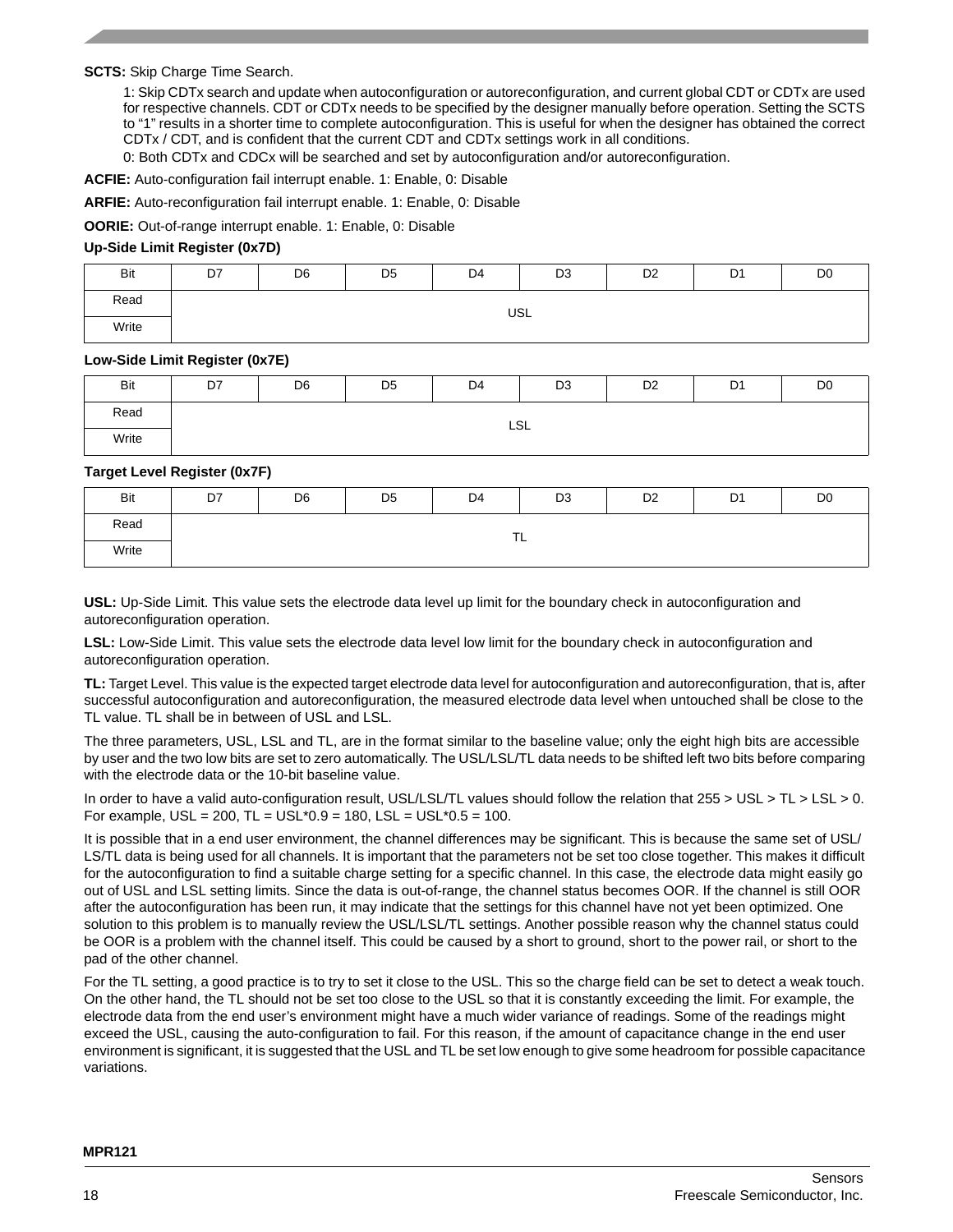With above mentioned, one possible example setting is given out below using equation  $1-3$ , with the assumption that setting TL at 90% of USL, and LSL at 65% of USL would cover most of the application case. It may need further adjustment in some cases but will be a very good start.

$$
USL = (VDD - 0.7)/VDD \times 256
$$
 Eqn. 1

$$
TL = USL \times 0.9 = (VDD - 0.7)/VDD \times 256 \times 0.9
$$
 Eqn. 2

$$
LSL = USL \times 0.65 = (VDD-0.7) / VDD \times 256 \times 0.65
$$
 Eqn. 3

$$
Cin = I \times T / V = CDC \times CDT / (ADC counts \times VDD/1024)
$$
Eqn. 4

<span id="page-18-0"></span>It may not necessary to set the USL at the level of VDD - 0.7 but it is beneficial to keep the applied constant charge current as accurate as that specified in the data sheet. This so the capacitance value on the input can be calculated with high accuracy using ADC conversion [Equation 4](#page-18-0). Using VDD-0.7 as USL level allows some headroom for applications where the supply varies over a certain range. For a system where the supply changes over a range, the lowest VDD point is considered for autoconfiguration so that a relative lower charge field can be used to avoid clipping the electrode data to VDD when it drops.

### **5.12 Out-Of-Range Status Registers (0x02, 0x03)**

#### **ELE0~ELE7 OOR Status (0x02)**

| Bit   | D7               | D <sub>6</sub> | D <sub>5</sub> | D4     | D <sub>3</sub> | D <sub>2</sub> | D1                           | D <sub>0</sub> |
|-------|------------------|----------------|----------------|--------|----------------|----------------|------------------------------|----------------|
| Read  | <b>OOR</b><br>E7 | E6 OOR         | E5_OOR         | E4 OOR | E3_OOR         | E2_OOR         | <b>OOR</b><br>E <sub>1</sub> | E0_OOR         |
| Write | —                |                |                | _      | –              |                | _                            |                |

#### **ELE8~ELEPROX OOR Status (0x03)**

| Bit   | D7          | D <sub>6</sub> | D <sub>5</sub> | D4        | D <sub>3</sub>           | D <sub>2</sub> | D1     | D <sub>0</sub> |
|-------|-------------|----------------|----------------|-----------|--------------------------|----------------|--------|----------------|
| Read  | <b>ACFF</b> | <b>ARFF</b>    |                | EPROX OOR | E11 OOR                  | E10 OOR        | E9 OOR | E8 OOR         |
| Write |             |                | _              | _         | $\overline{\phantom{a}}$ |                |        |                |

**Ex\_OOR, EPROX\_OOR:** Out-Of-Range Status bits for the 13 channels. This bit set indicates that a corresponding channel has failed autoconfiguration and autoreconfiguration for range check. Those bits are cleared when they pass the auto-configuration and auto-reconfiguration range check. These bits are user read only.

**ACFF:** Auto-Configuration Fail Flag. When autoconfiguration fails, this bit is set. This bit is user read only.

**ARFF:** Auto-Reconfiguration Fail Flag. When autoreconfiguration fails, this is bit set. This bit is user read only.

When autoconfiguration and/or autoreconfiguration are enabled, MPR121 checks the electrode data after each autoconfiguration, auto-reconfiguration operation to see if it is still in the range set by USL and LSL. When electrode data goes out of the range, corresponding Ex\_OORx bit becomes "1" to indicate the failed channels. One example of triggering OOR error is shorting the measurement sensing pad to power rails, or shorting it with other channels.

### **5.13 Soft Rest Register (0x80)**

Write 0x80 with 0x63 asserts soft reset. The soft reset does not effect the I<sup>2</sup>C module, but all others reset the same as POR.

### **5.14 GPIO Registers (0x73~0x7A)**

#### **GPIO Registers (0x73~0x7A)**

| <b>GPIO Registers</b>    | D7       | D <sub>6</sub> | D <sub>5</sub> | D4      | D <sub>3</sub> | D <sub>2</sub> | D1      | D <sub>0</sub> |
|--------------------------|----------|----------------|----------------|---------|----------------|----------------|---------|----------------|
| Control Register 0(0x73) | GTL0 E11 | GTL0 E10       | GTLO E9        | GTLO E8 | GTL0 E7        | GTLO E6        | GTLO E5 | GTL0 E4        |
| Control Register 1(0x74) | GTL1 E11 | GTL1 E10       | GTL1 E9        | GTL1 E8 | GTL1 E7        | GTL1 E6        | GTL1 E5 | GTL1 E4        |
| Data Register(0x75)      | DAT E11  | DAT E10        | DAT E9         | DAT E8  | DAT E7         | DAT E6         | DAT E5  | DAT E4         |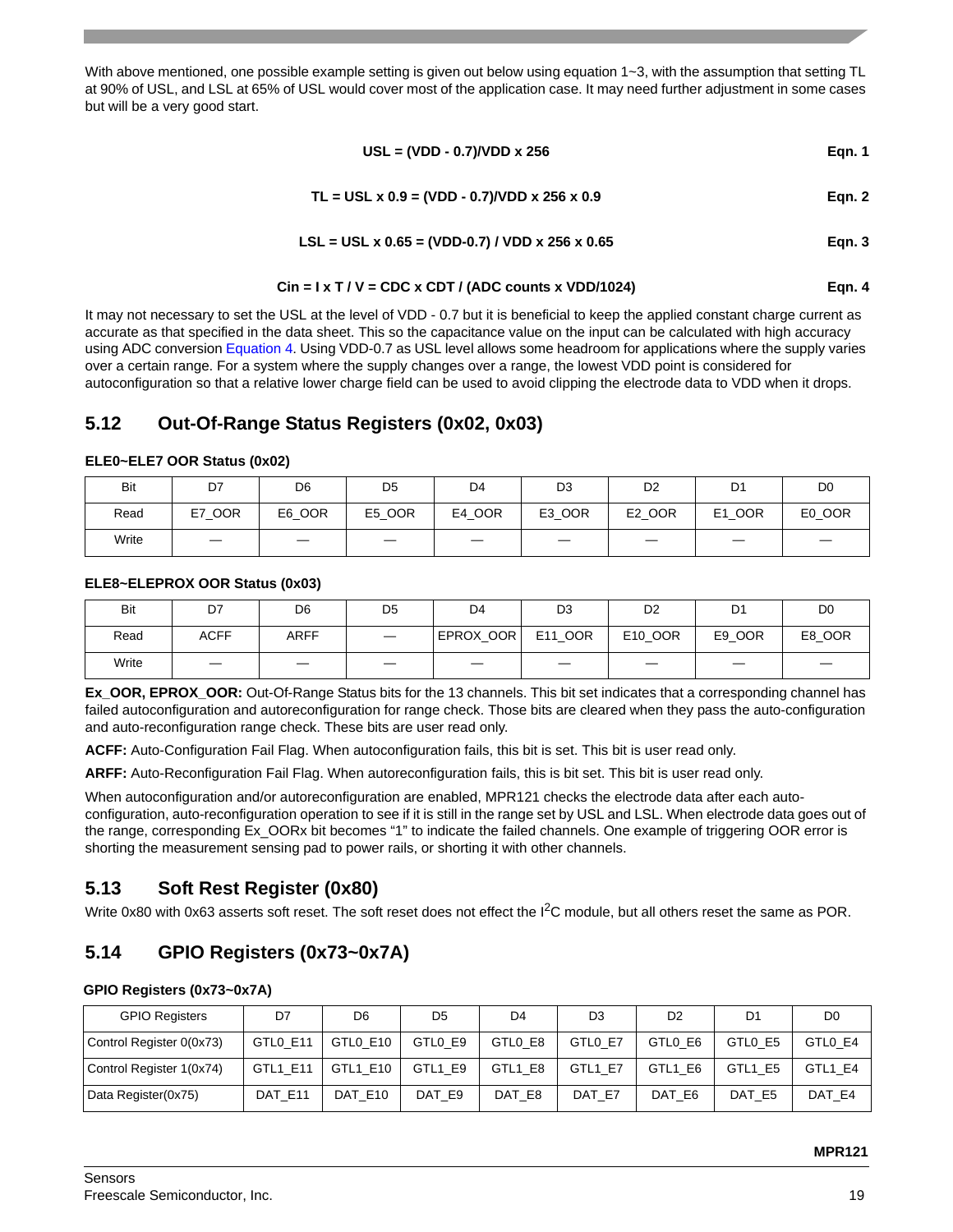#### **GPIO Registers (0x73~0x7A)**

| Direction Register(0x76)   | <b>DIR E11</b> | <b>DIR E10</b> | DIR E9         | DIR E8 | DIR E7 | DIR E6 | DIR E5 | DIR E4 |
|----------------------------|----------------|----------------|----------------|--------|--------|--------|--------|--------|
| Enable Register(0x77)      | <b>EN E11</b>  | <b>EN E10</b>  | EN E9          | EN E8  | EN E7  | EN E6  | EN E5  | EN E4  |
| Data Set Register(0x78)    | SET E11        | SET E10        | SET E9         | SET E8 | SET E7 | SET E6 | SET E5 | SET E4 |
| Data Clear Register(0x79)  | CLR E11        | CLR E10        | CLR E9         | CLR E8 | CLR E7 | CLR E6 | CLR E5 | CLR E4 |
| Data Toggle Register(0x7A) | <b>TOG E11</b> | TOG E10        | <b>TOG E11</b> | TOG E8 | TOG E7 | TOG E6 | TOG E5 | TOG E4 |

These registers control GPIO and LED driver functions. D7~D0 bits correspond to GPIO and LED functions on ELE11~ ELE4 inputs respectively. When any of these ports are not used for electrode sensing, it can be used for GPIO or LED driver. The GPIO control registers can be write at anytime regardless Stop Mode or Run mode. The configuration of the LED driver and GPIO system is described with more detail in application note AN3894.

Note: The number of touch sensing electrodes, and therefore the number of GPIO ports left available is configured by the ECR (0x5E) and GPIO Enable Register (0x77). ECR has higher priority and overrides the GPIO enabled in 0x77, that is when a pin is enabled as GPIO but is also selected as electrode by ECR, the GPIO function is disabled immediately and it becomes an electrode during Run Mode.

In the Stop Mode just after power-on reset, all electrodes and GPIO ports are in high impedance as all the GPIO ports are default disabled and the electrodes are not enabled.

| EN       | DIR.     | CTL <sub>0</sub> :CTL <sub>1</sub> | <b>Function Description</b>                                             |
|----------|----------|------------------------------------|-------------------------------------------------------------------------|
| $\Omega$ | X        | XX                                 | GPIO function is disabled. Port is high-z state.                        |
|          | $\Omega$ | 00                                 | GPIO port becomes input port.                                           |
|          | $\Omega$ | 10                                 | GPIO port becomes input port with internal pulldown.                    |
|          | $\Omega$ | 11                                 | GPIO port becomes input port with internal pullup.                      |
|          | $\Omega$ | 01                                 | Not defined yet (as same as $CTL = 00$ ).                               |
|          |          | 00                                 | GPIO port becomes CMOS output port.                                     |
|          |          | 11                                 | GPIO port becomes high side only open drain output port for LED driver. |
|          |          | 10                                 | GPIO port becomes low side only open drain output port.                 |
|          |          | 01                                 | Not defined yet (as same as $CTL = 00$ ).                               |

**EN, DIR, CTL0, CTL1:** GPIO enable and configuration bits, the functions are in description table below.

When the EN bit is set, the corresponding GPIO pin is enabled and the GPIO function is configured by CTL0, CTL1 and DIR bits. When the port is used as an input, it can be configured as a normal logic input with high impedance (CTL0CTL1 = 2b00), input with internal pull-down (CTL0CTL1 = 2b10) or pullup (CTL0CTL1 = 2b11). Note: the former may result in an unstable logic input state if opened without fixed logic level input.

The GPIO output configuration can be configured as either push pull (CTL0CTL1 = 2b00) or open drain. When the GPIO is used for LED drivers, the GPIO is set to high side only open drain (CTL0CTL1 = 2b11), which is can source up to 12 mA current into the LED.

### **DAT:** GPIO Data Register bits.

When a GPIO is enabled as an output, the GPIO port outputs the corresponding DAT bit level from GPIO Data Register (0x075). The output level toggle remains on during any electrode charging. The level transition will occur after the ADC conversion takes place. It is important to note that reading this register returns the content of the GPIO Data Register, (not a level of the port). When a GPIO is configured as input, reading this register returns the latched input level of the corresponding port (not contents of the GPIO Data Register). Writing to the DAT changes content of the register, but does not effect the input function.

**SET:** Writing a "1" to this bit will set the corresponding bit in the Data Register.

**CLR:** Writing a "1" to this bit will clear the corresponding bit in the Data Register.

**TOG:** Writing a "1" to this bit will toggle the corresponding bit in the Data Register

Writing "1" into the corresponding bits of GPIO Data Set Register, GPIO Data Clear Register, and GPIO Data Toggle Register will set/clear/toggle contents of the corresponding DAT bit in Data Register. Writing "0" has no meaning. These registers allow any individual port(s) to be set, cleared, or toggled individually without effecting other ports. It is important to note that reading these registers returns the contents of the GPIO Data Register reading.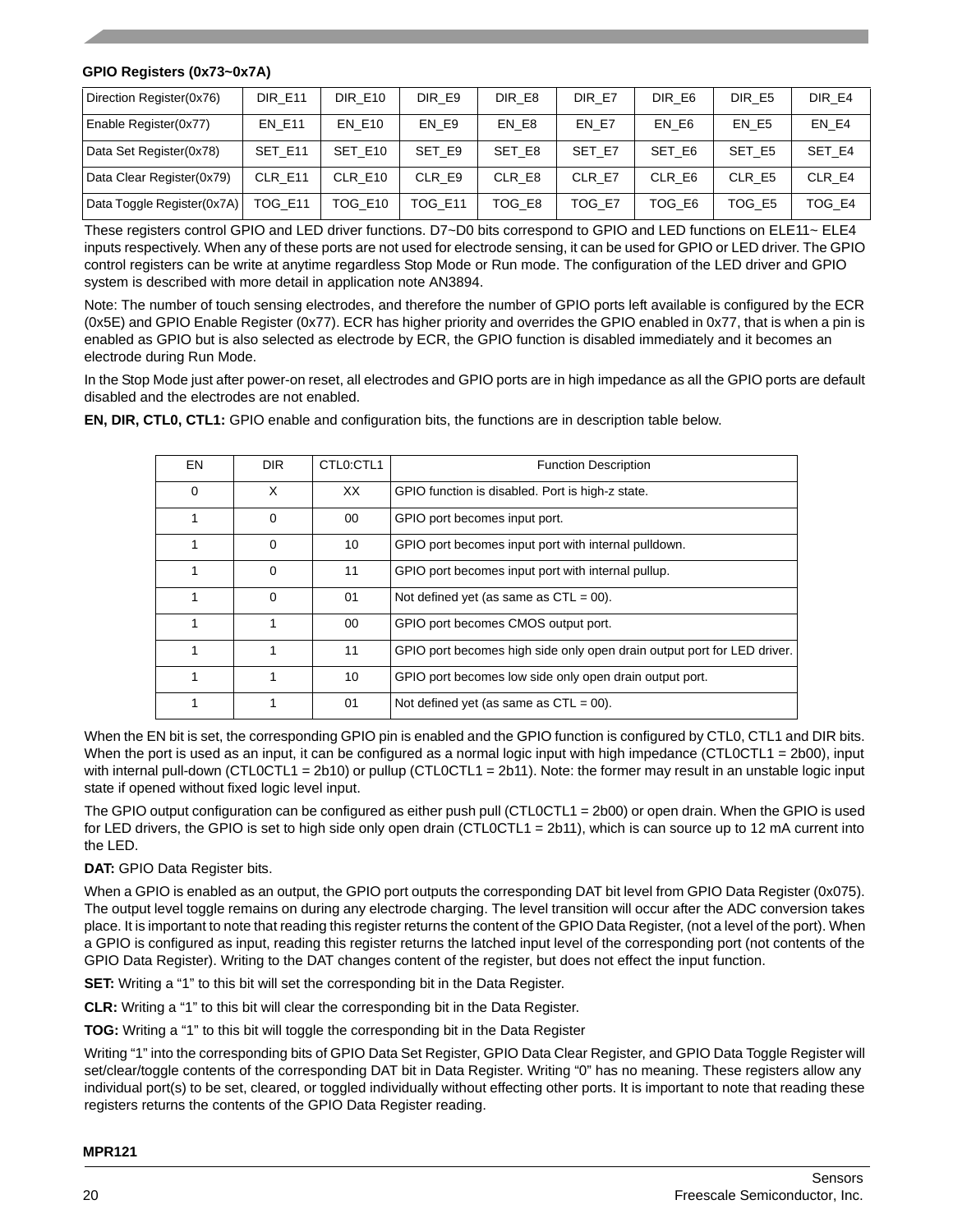# **6 MPR121 Serial Communication**

# **6.1 I2C Serial Communications**

The MPR121 uses an I<sup>2</sup>C Serial Interface.The MPR121 operates as a slave that sends and receives data through an I<sup>2</sup>C twowire interface. The interface uses a Serial Data Line (SDA) and a Serial Clock Line (SCL) to achieve bidirectional communication between master(s) and slave(s). A master (typically a microcontroller) initiates all data transfers to and from the MPR121, and it generates the SCL clock that synchronizes the data transfer.

The MPR121 SDA line operates as both an input and an open-drain output. A pullup resistor, typically 4.7 kΩ, is required on SDA. The MPR121 SCL line operates only as an input. A pullup resistor, typically 4.7 kΩ, is required on SCL if there are multiple masters on the two-wire interface, or if the master in a single-master system has an open-drain SCL output.

Each transmission consists of a START condition (Figure 3) sent by a master, followed by the MPR121's 7-bit slave address plus R/W bit, a register address byte, one or more data bytes, and finally a STOP condition.



**Figure 3. Two-Wire Serial Interface Timing Details**

### **6.2 Slave Address**

The MPR121 has selectable slave addresses listed by different ADDR pin connections. This also makes it possible for multiple MPR121 devices to be used together for channel expansions in a single system.

| <b>ADDR Pin Connection</b> | <sup>2</sup> C Address |
|----------------------------|------------------------|
| VSS                        | 0x5A                   |
| VDD                        | 0x5B                   |
| SDA                        | 0x5C                   |
| SCL                        | 0x5D                   |

**Table 10. MPR121 Slave Address**

### **6.3 Operation with Multiple Master**

When operating with multiple masters, bus confusion between I<sup>2</sup>C masters is sometimes a problem. One way to prevent this is to avoid using repeated starts to the MPR121. On a  $I^2C$  bus, once a master issues a start/repeated start condition, that master owns the bus until a stop condition occurs. If a master that does not own the bus attempts to take control of that bus, then improper addressing may occur. An address may always be rewritten to fix this problem. Follow  $I<sup>2</sup>C$  protocol for multiple master configurations.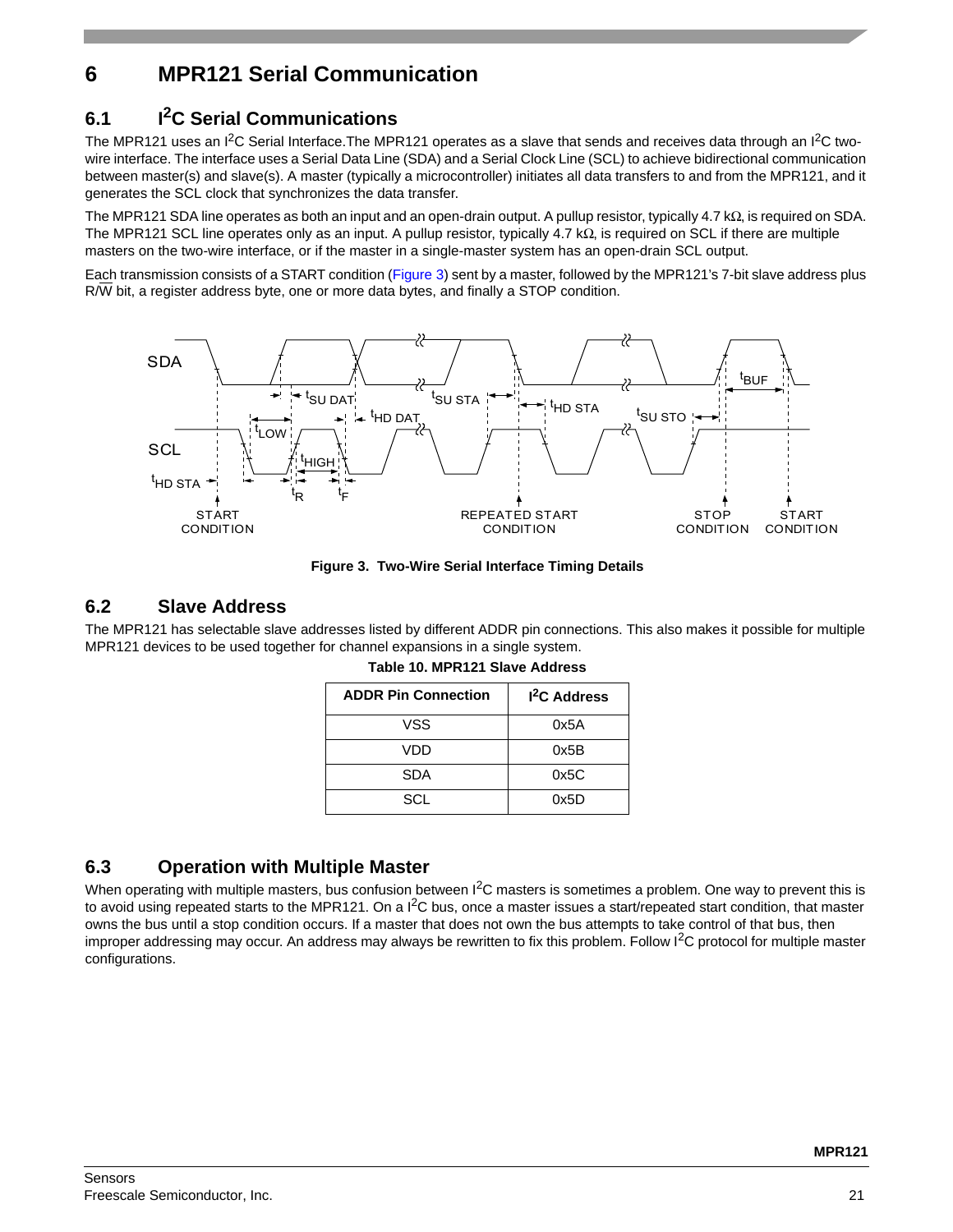# **6.4 Read and Write Operation Format**

| < Single Byte Read >   |        |           |                                                     |                     |                                       |           |    |                                      |    |           |                         |                |           |    |           |        |  |
|------------------------|--------|-----------|-----------------------------------------------------|---------------------|---------------------------------------|-----------|----|--------------------------------------|----|-----------|-------------------------|----------------|-----------|----|-----------|--------|--|
| <b>Master</b>          |        | <b>ST</b> | Device Address[6:0]                                 |                     | W                                     |           |    | Register Address[7:0]                |    | <b>SR</b> | Device Address[6:0]     |                | ${\sf R}$ |    |           | NAK SP |  |
| Slave                  |        |           |                                                     |                     |                                       | AK        |    |                                      | AK |           |                         |                |           | AK | Data[7:0] |        |  |
| < Multiple Byte Read > |        |           |                                                     |                     |                                       |           |    |                                      |    |           |                         |                |           |    |           |        |  |
| <b>Master</b>          |        | <b>ST</b> |                                                     | Device Address[6:0] | W                                     |           |    | Register Address[7:0]                |    | <b>SR</b> | Device Address[6:0]     |                | R         |    |           | AK     |  |
| Slave                  |        |           |                                                     |                     |                                       | AK        |    |                                      | AK |           |                         |                |           | AK | Data[7:0] |        |  |
| <b>Master</b>          |        |           |                                                     | AK                  |                                       |           | AK |                                      |    |           | <b>NAK</b><br><b>SP</b> |                |           |    |           |        |  |
| Slave                  |        |           | Data $[7:0]$                                        |                     |                                       | Data[7:0] |    | Data $[7:0]$                         |    |           |                         |                |           |    |           |        |  |
| < Single Byte Write >  |        |           |                                                     |                     |                                       |           |    |                                      |    |           |                         |                |           |    |           |        |  |
| <b>Master</b>          |        | <b>ST</b> |                                                     | Device Address[6:0] | W                                     |           |    | Register Address[7:0]                |    |           | Data[7:0]               |                | SP        |    |           |        |  |
| Slave                  |        |           |                                                     |                     |                                       | AK        |    |                                      | AK |           |                         | AK             |           |    |           |        |  |
|                        | Legend |           | ST: Start Condition<br>SR: Repeated Start Condition |                     | SP: Stop Condition<br>AK: Acknowledge |           |    | NAK: No Acknowledge<br>$R: Read = 1$ |    |           |                         | W: Write $= 0$ |           |    |           |        |  |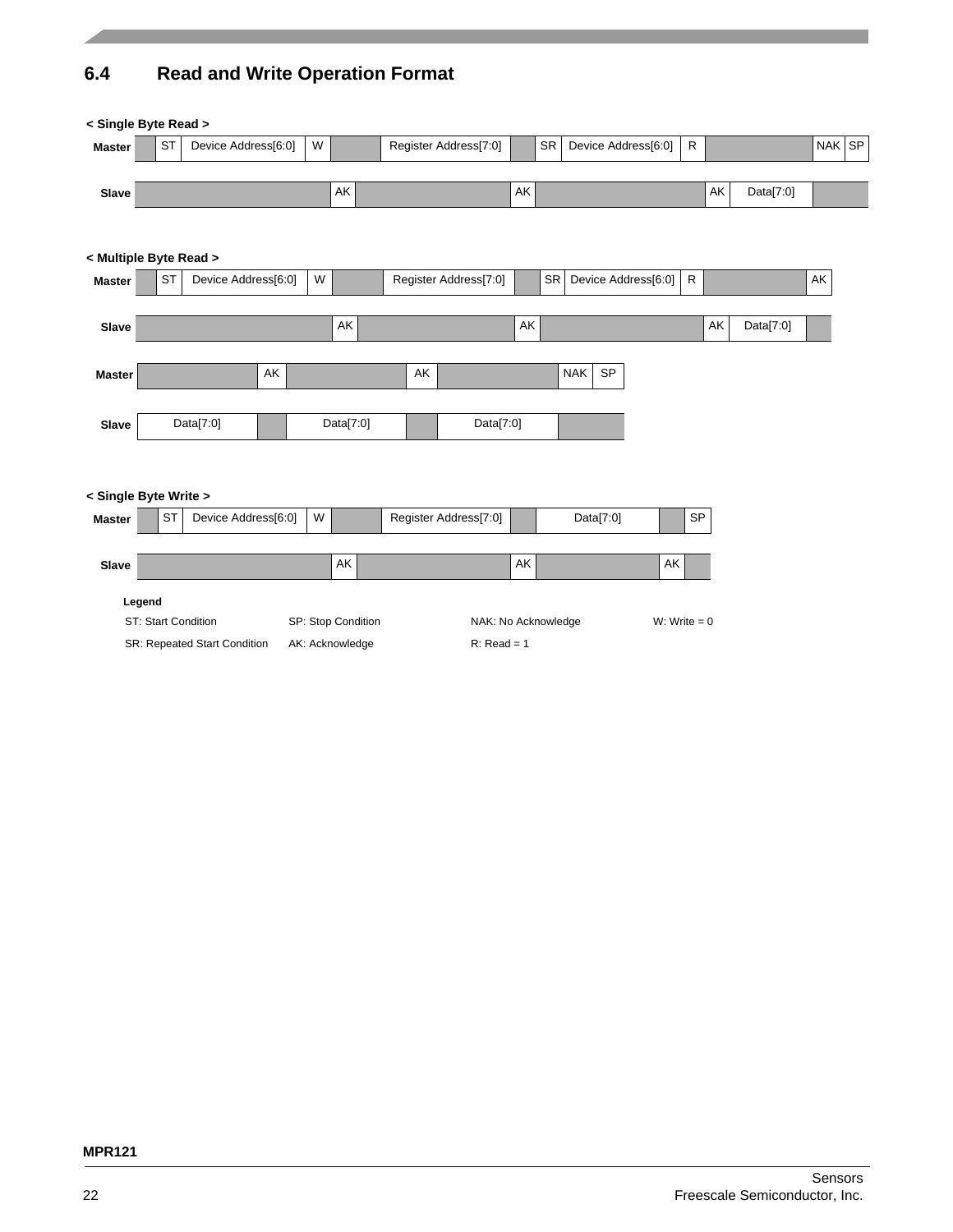

| © FREESCALE SEMICONDUCTOR, INC.<br>ALL RIGHTS RESERVED. | MECHANICAL OUTLINE |                      | PRINT VERSION NOT TO SCALE |             |
|---------------------------------------------------------|--------------------|----------------------|----------------------------|-------------|
| TITLE:<br>quad flat no lead                             |                    |                      | DOCUMENT NO: 98ASA00021D   | RFV: 0      |
| COL PACKAGE (QFN-COL)                                   |                    | CASE NUMBER: 2059-01 |                            | 19 FEB 2009 |
| 20 TERMINAL, 0.4 PITCH (3 X 3 X 0.6)                    |                    | STANDARD: NON JEDEC  |                            |             |

PAGE 1 OF 3

**MPR121**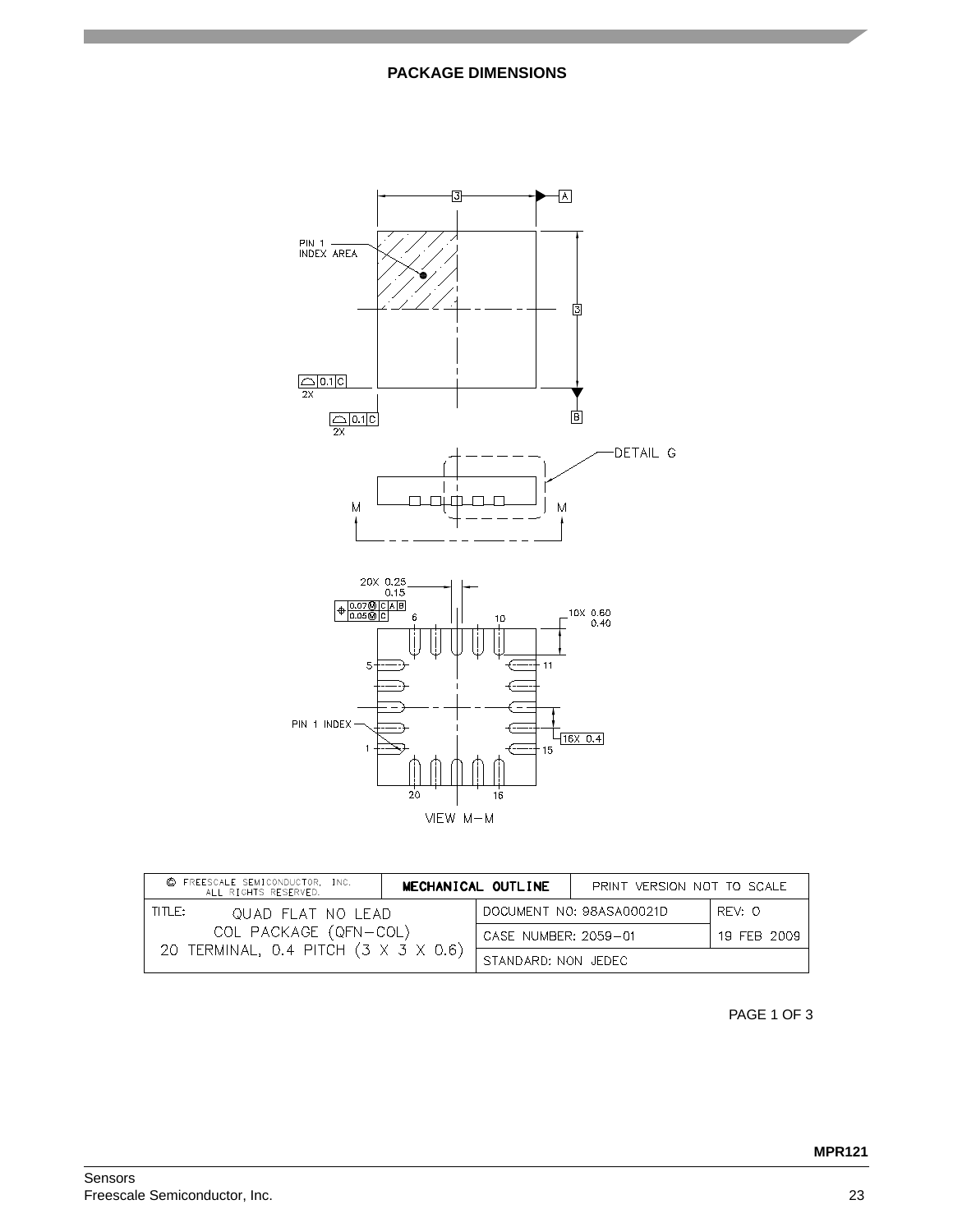

| FREESCALE SEMICONDUCTOR. INC.<br>©<br>ALL RIGHTS RESERVED. | MECHANICAL OUTLINE |                      | PRINT VERSION NOT TO SCALE |             |
|------------------------------------------------------------|--------------------|----------------------|----------------------------|-------------|
| TITLE:<br>quad flat no lead                                |                    |                      | DOCUMENT NO: 98ASA00021D   | RFV: O      |
| COL PACKAGE (QFN-COL)                                      |                    | CASE NUMBER: 2059-01 |                            | 19 FFB 2009 |
| 20 TERMINAL, 0.4 PITCH (3 X 3 X 0.6)                       |                    | STANDARD: NON JEDEC  |                            |             |

PAGE 2 OF 3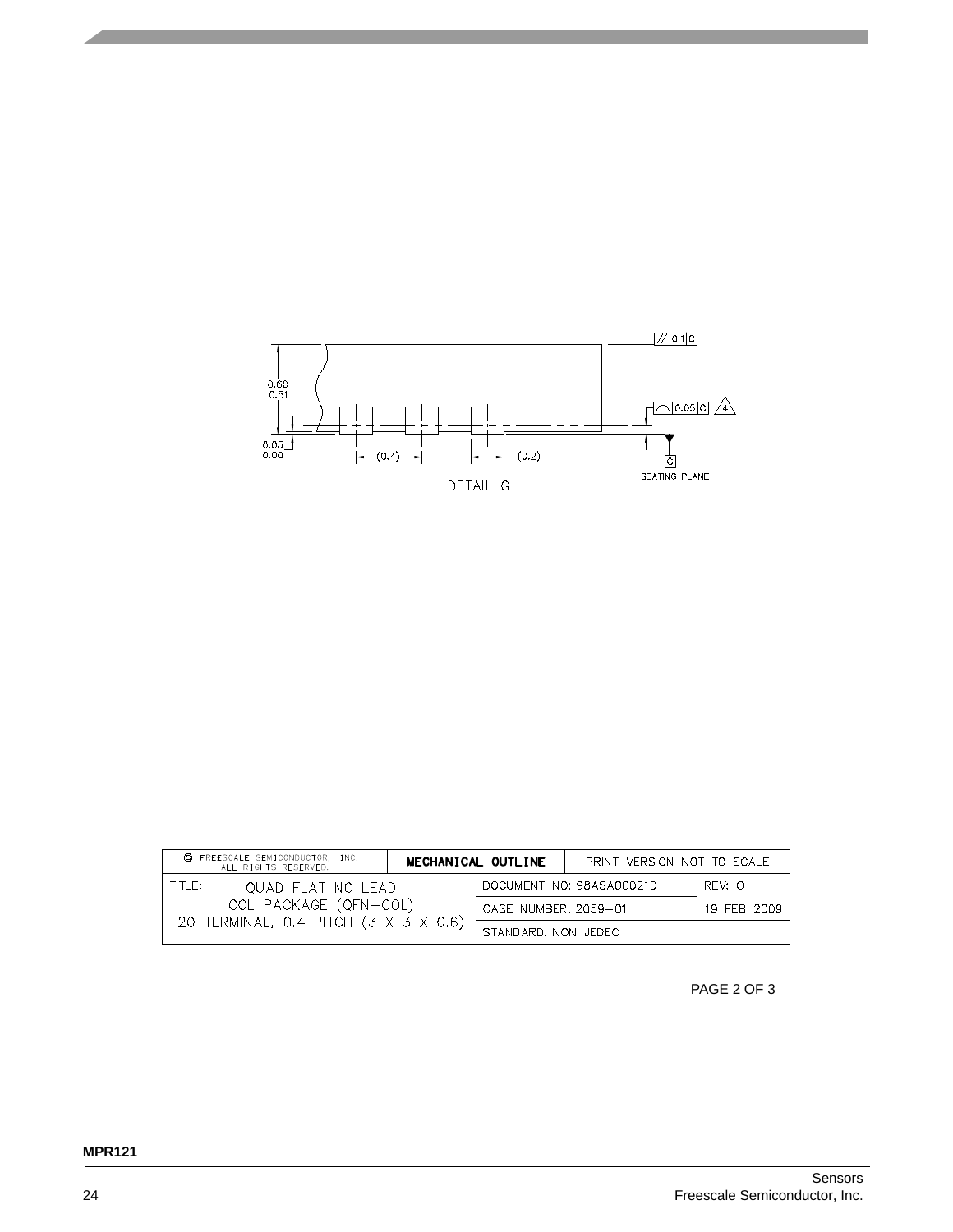#### NOTES:

- 1. ALL DIMENSIONS ARE IN MILLIMETERS.
- 2. INTERPRET DIMENSIONS AND TOLERANCES PER ASME Y14.5M-1994.
- 3. THIS IS NON JEDEC REGISTERED PACKAGE.

 $\sqrt{4}$  coplanarity applies to leads and all othr bottom surface metallization.

5. MIN. METAL GAP SHOULD BE 0.2MM.

| © FREESCALE SEMICONDUCTOR, INC.<br>ALL RIGHTS RESERVED. | MECHANICAL OUTLINE |                          | PRINT VERSION NOT TO SCALE |             |
|---------------------------------------------------------|--------------------|--------------------------|----------------------------|-------------|
| TITLE:<br>QUAD FLAT NO LEAD                             |                    | DOCUMENT NO: 98ASA00021D | REV: 0                     |             |
| COL PACKAGE (QFN-COL)                                   |                    | CASE NUMBER: 2059-01     |                            | 19 FEB 2009 |
| 20 TERMINAL, 0.4 PITCH (3 X 3 X 0.6)                    |                    | STANDARD: NON JEDEC      |                            |             |

PAGE 3 OF 3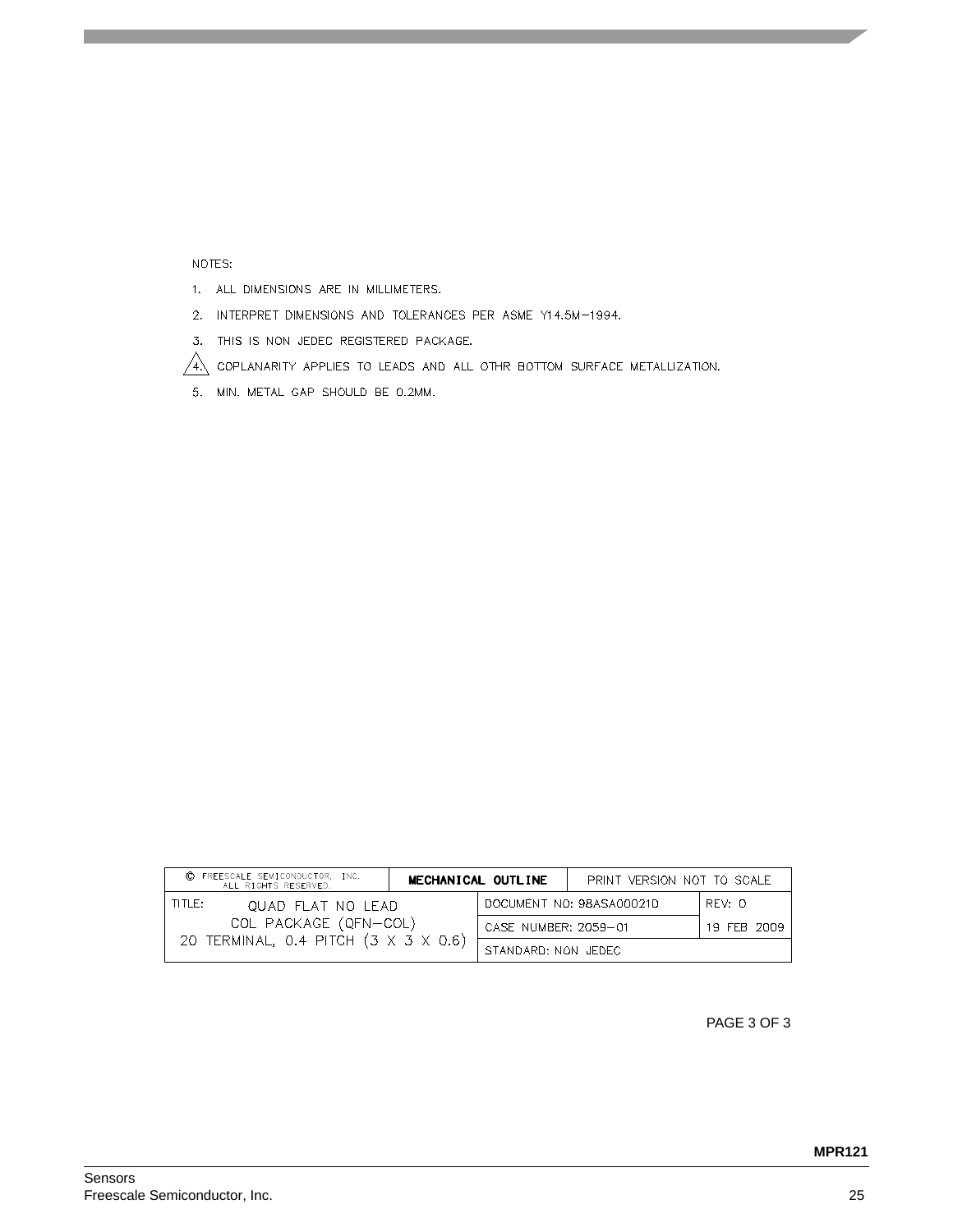### **Table 11. Revision history**

| <b>Revision</b><br>number | Revision<br>date | <b>Description of changes</b>                                                                                                                                                                                                                                                                                                                                                                                                                                                                                                                                                                                                                                                                                                                                                                                                                                                                                                                                                                           |
|---------------------------|------------------|---------------------------------------------------------------------------------------------------------------------------------------------------------------------------------------------------------------------------------------------------------------------------------------------------------------------------------------------------------------------------------------------------------------------------------------------------------------------------------------------------------------------------------------------------------------------------------------------------------------------------------------------------------------------------------------------------------------------------------------------------------------------------------------------------------------------------------------------------------------------------------------------------------------------------------------------------------------------------------------------------------|
| 3                         | 12/2011          | • On Page 1, Under Features: Changed 3 mA shutdown current to 3 mA in scan stop mode current, changed<br>12 electrodes to 12 electrodes/capacitance sensing inputs in which 8 are multifunctional for LED driving and<br>GPIO, added two new bullets: Integrated independent autocalibration for each electrode input and<br>Autoconfiguration of charge current and charge time for each electrode input, Under Implementations: added<br>three bullets<br>• Updated Table 1 Pin Descriptions, modified pin descriptions for Pins 4, 5, 7<br>• In Section 3, added Power Supply paragraph, modified remaining paragraphs<br>• In Table 2, changed ELEPROX to PROX OOR, changed Register Names from: AFE Configuration and Filter<br>Configuration to: Filter/Global CDC Configuration and Filter/Global CDT Configuration, added new register for<br>Soft Reset Register<br>• Removed AN3889, AN3890, AN3891, AN3892, AN3893, AN3894, AN3895, and AN3944 documents<br>• Added Sections 5.0 through 6.4 |
| 4                         | 02/2013          | • Global change to Table 5, renamed all instances Run1 to Run. Added footnote in table                                                                                                                                                                                                                                                                                                                                                                                                                                                                                                                                                                                                                                                                                                                                                                                                                                                                                                                  |